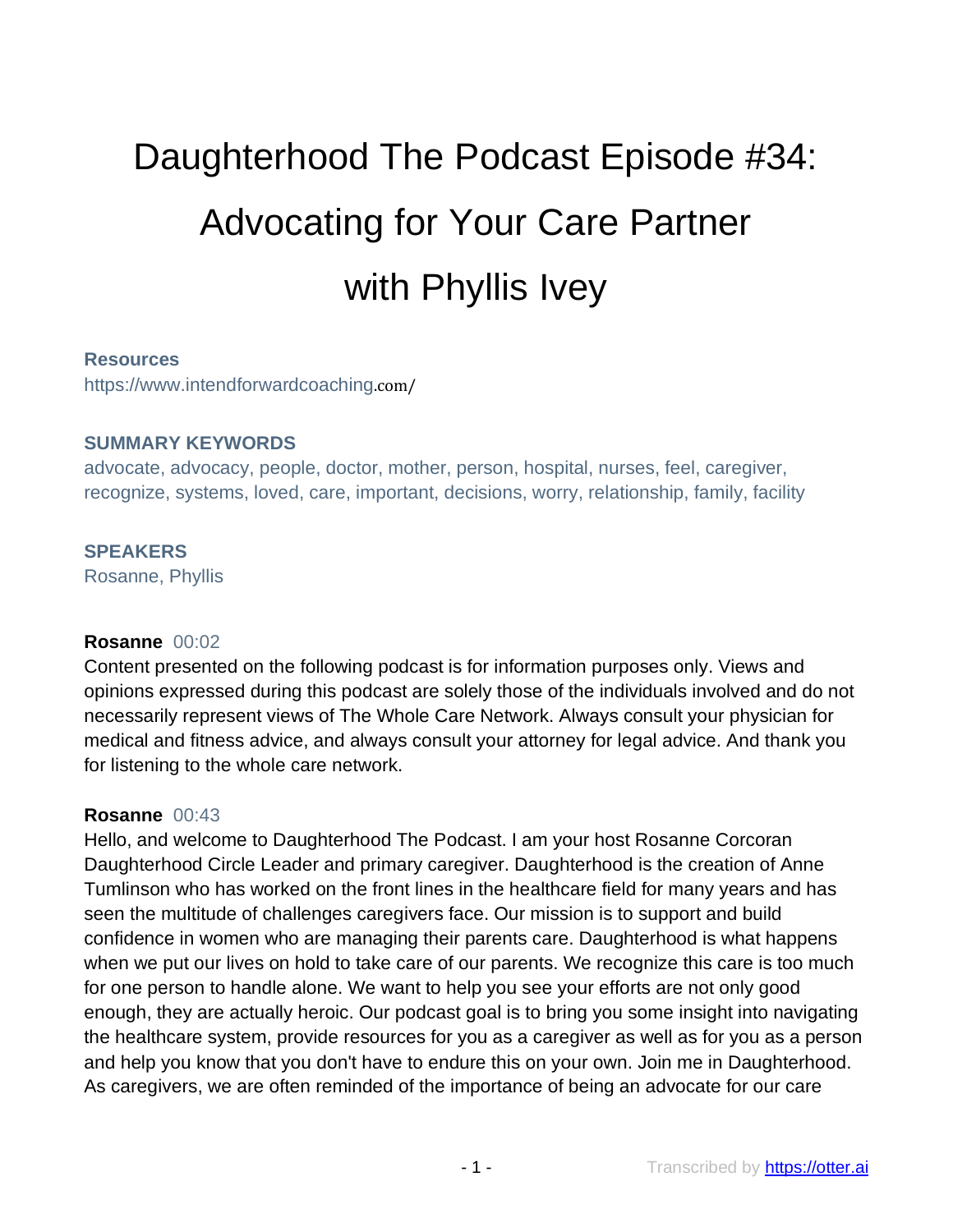partners, asking questions, understanding the situation and being their voice. Today, my guest is Phyllis Ivey, a social worker, consultant and life coach with over 30 years of experience in the mental health field, and a lifelong advocate for her parents. In this wide ranging conversation, we discuss how to advocate throughout the healthcare system, the value you provide, the challenges that arise and the strategies to help you navigate advocacy, no matter the situation. Phyllis also shares the importance of caring for yourself as an advocate. And as a caregiver. I hope you enjoy our conversation. Phyllis, tell me why is it important to have an advocate?

# **Phyllis** 02:14

For several reasons, it's about a loved ones safety, it's also important to help your loved one have a voice. Sometimes they're intimidated to talk to the system, whether it's doctors or nurses, whatever, whoever they're the professional is in their life or the facility that they're in or their family could be all kinds of systems to kind of be a post for that person. So that they're they have someone to hold on to. And it becomes an important with - a partnership of doing it together. And also to help make some really critical decisions that people have a very hard time making on their own as they get older or if they're sick or afraid to make on their own. So this is about reducing not only the isolation, that often happens when people get older, but also becoming a resource for that person. Because also even in today's you know, especially in today's age, computer technology, the elderly generate, you know, the elders in this generation are really not too advanced. And so, you know, a lot of researching goes on online, right. And even in using the phone, the phones have changed, having an advocate help them, you know, walk someone through something that they need help with whatever that might be.

# **Rosanne** 03:38

Well, and it's interesting, because when you when you say it's a partnership, it underscores the importance and the change that's been happening where it is a partnership, it's not, I'm going to do this because you can't, it's I'm going to do this to help you do this better, which is a little more palatable when you're trying to help somebody who doesn't want to feel like they're losing their independence, because let's be honest, nobody wants to lose their independence. So it's, it's a softer transition, if you will.

# **Phyllis 04:07**

Right. Right. Absolutely. And also, if you think about it, two heads are better than one. There are times where you know, don't we all need somebody to not only bounce things off of but to am I doing this right and also have somebody in their life that they're not afraid to ask for help? Yes. Not to say that there are more than you know, there's more than one advocate in somebody's life, but there's usually a one there's one solid one and that's their person who they can go to that they can be themselves with and be be true to themselves in and talk about their fears and talk about their pain and you know, soup to nuts,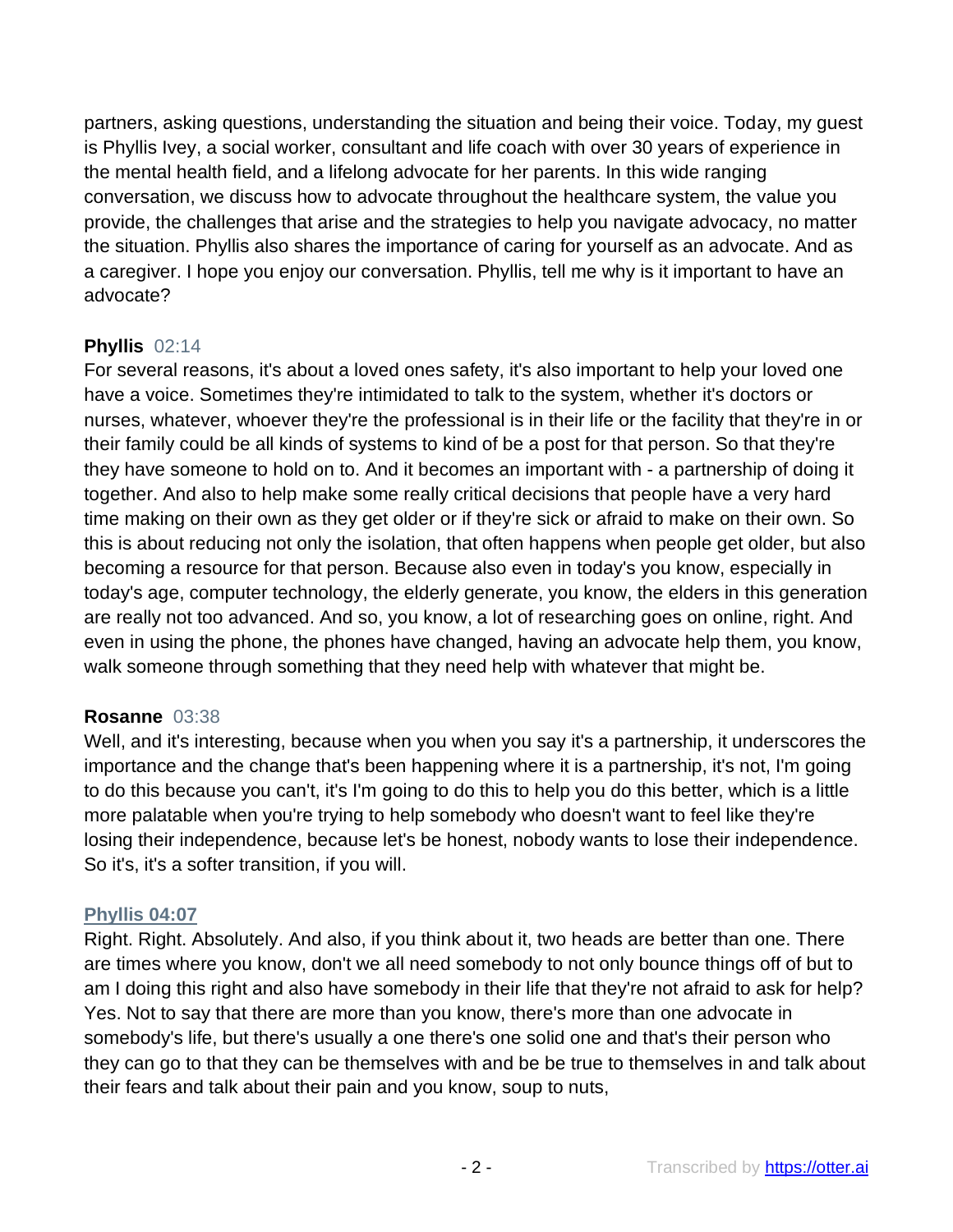#### **Rosanne** 04:47

Right. I call that the person you let behind the curtain. Like you know, the Great and Powerful Oz like it's nobody gets to see behind the curtain while you do when you're their advocate.

#### **Phyllis** 04:56

Yes, absolutely. That really resonates on because it's not a relationship that is touted all the time, although you see the value in for that person when they're introducing you,

**Rosanne** 05:11 Right. Like, this is my person.

**Phyllis** 05:13 This is my person, this is my daughter

**Rosanne** 05:15 Right

#### **Phyllis** 05:16

This is my granddaughters mother who's done this for me who's here for me, and even with sundowning, or some dementia, that they will remember you being there person because of how that gets in. And that stays in. So they keep on reintroducing you,

**Rosanne** 05:35 Right, as their person

**Phyllis** 05:37 As their person and you tell the value of that.

# **Rosanne** 05:40

Yup And then it helps because then whoever you're talking to knows the value of that.

#### **Phyllis** 05:45

Absolutely, you bring up a really excellent point. So the advocate is not only important for the person who you're advocating with, and for, but for those around them. And facilities, doctors, nurses, as I said, all kinds of professionals who are the helping professionals and families and even friends, and to have just to have those people know who you are, because that does make a difference. It really does. And it's not only making a difference for better treatment of the elderly and the sick, it's really help. It's help for the helpers.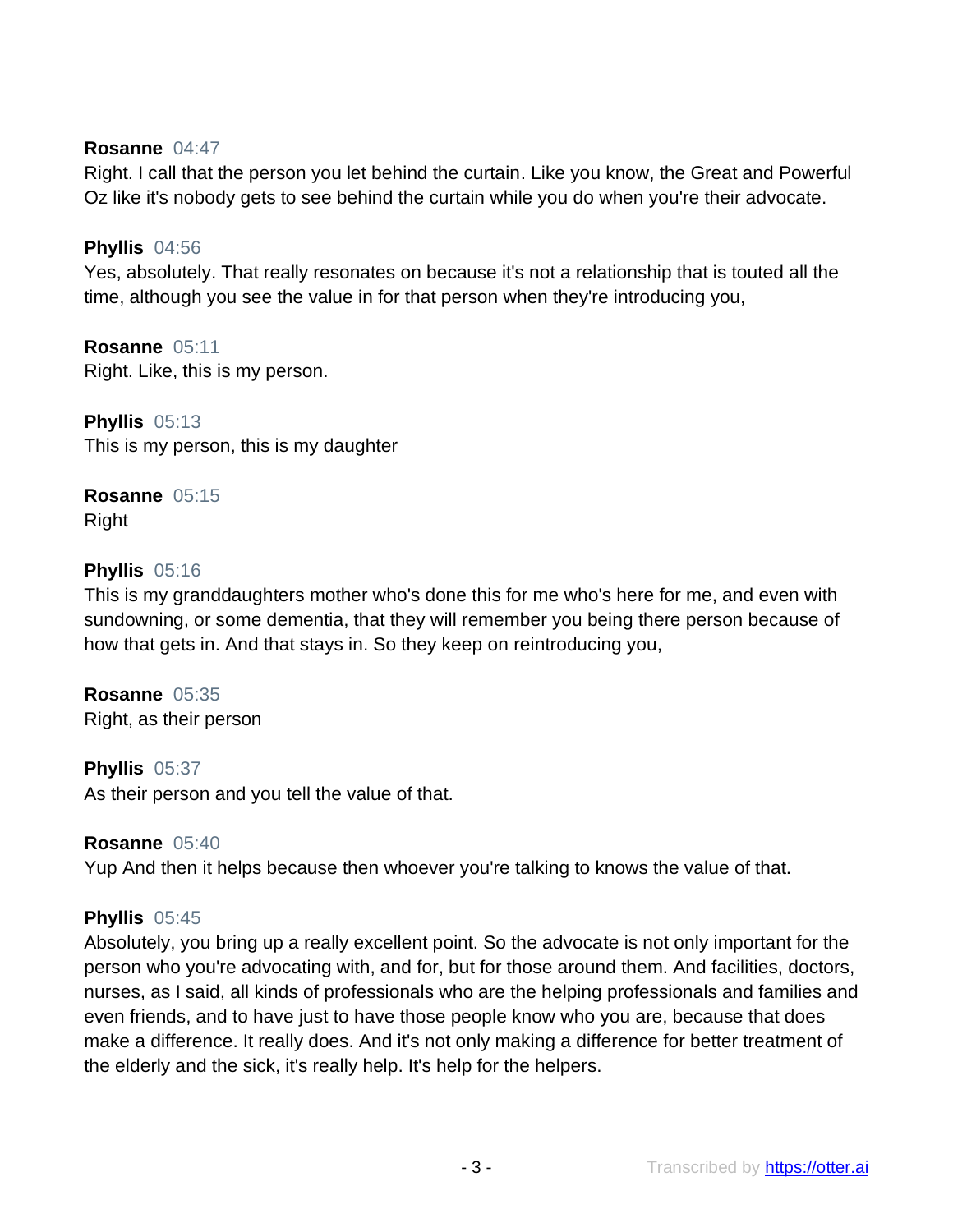**Rosanne** 06:21 In what way?

#### **Phyllis** 06:22

Well, you know, the story of the person of who they are, you know, in my case, my mother who's living in a facility, or in her case, also when she each time she goes to the hospital, they don't know they have this gray lump. And I know what that I don't mean to sound disrespectful, but it's really, you know, they see age.

**Rosanne** 06:46 Yes.

**Phyllis** 06:47 And there is ageism going on.

**Rosanne** 06:49 Yes.

#### **Phyllis** 06:50

And so when I'll never forget a long time ago, when the doctor said to me, it's really helpful that you just told me your mother's story, because we don't know her baseline. What we know that she's really ill right now and she's unresponsive that you just told us where she was yesterday. And she's up reading the newspaper morning till night. And today, she's unresponsive. So we need to know. And also in terms of someone's ability to communicate, you're helping the you're helping the helpers to understand who that person is what they're capable of intellectually, even emotionally fears

**Rosanne** 07:30 Right

#### **Phyllis** 07:31

I've had doctors say to me, I wish there were more people who, who showed up like this. And not to say that people who consider themselves advocates and maybe some people don't consider themselves because they consider themselves families. But maybe they're not giving themselves enough credit. Right, that it's helpful in the short time that someone is being treated with somebody who doesn't know them at all.

#### **Rosanne** 07:56

Right. Well, and like you say, they're seeing this gray lump of sheets in the bed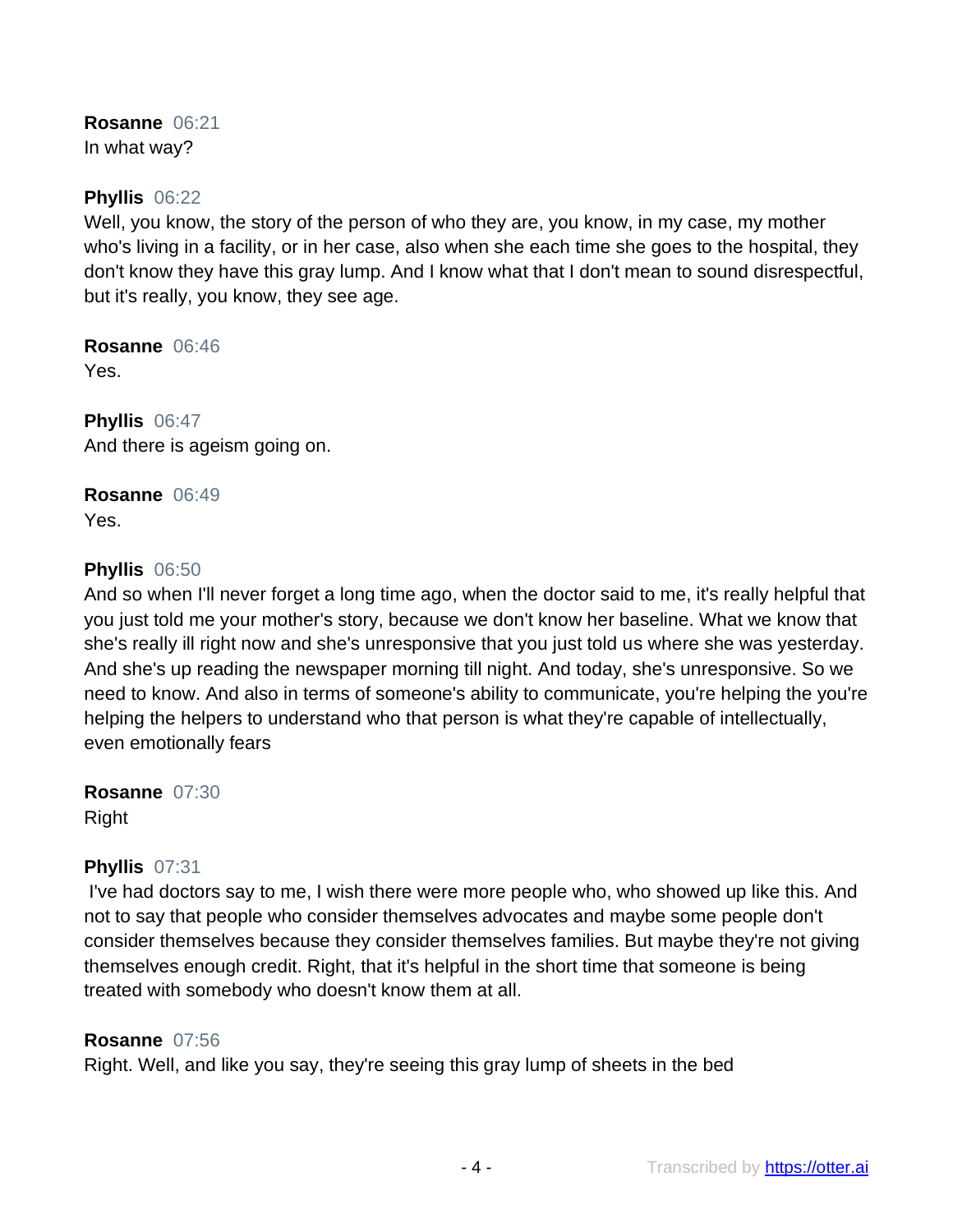**Phyllis** 08:01 Right

#### **Rosanne** 08:01

And you're seeing your mother, and especially in today's world where everything is on that computer, and they come in and they check the computer and they enter in the computer and then they leave. They're not they don't know who this person is.

# **Phyllis** 08:15

No

# **Rosanne** 08:15

They don't know. They don't know. And that's your and forgive me for saying it like this, but it's your job to fill in that those blanks because you have to.

# **Phyllis** 08:25

Yeah, I mean, I'd like to also as I feel like it's my obligation and out of love for my person. Because it's not my person one way, I'm doing this because you know, that person who I'm advocating for in this case, my mother used to be both parents because of, you know, always a daughter, and recognizing respecting that relationship. Like, you know, you bring up something about the computer that I just like to add. And it just became so interesting to me, my interest turned into concern, let's just say this way, when I noticed one emergency room visit where the doctor was just recording things on the computer. And the nurses had said, we don't really talk we don't you know, when I had to have some conversations, they just put their information in and there's no communication because they're on a schedule.

**Rosanne** 09:17 Yes.

# **Phyllis** 09:18

And these systems are so overrun. And with patients, especially now. Yes, but the communication, you know, I've heard of nurses sharing with me that sometimes when they know a doctor is coming into a room and they nurses haven't been told the nurses get wind of it and they run to the room and listen in because they haven't been invited. So if this is not to diminish or to attack, this is this is just they're they're trying to survive, right, but the way the system has been created for them, this is what it's turned into.

# **Rosanne** 09:51

Right. Right. I don't know if anybody had that foresight to say, well, this is what's going to happen if we do all this.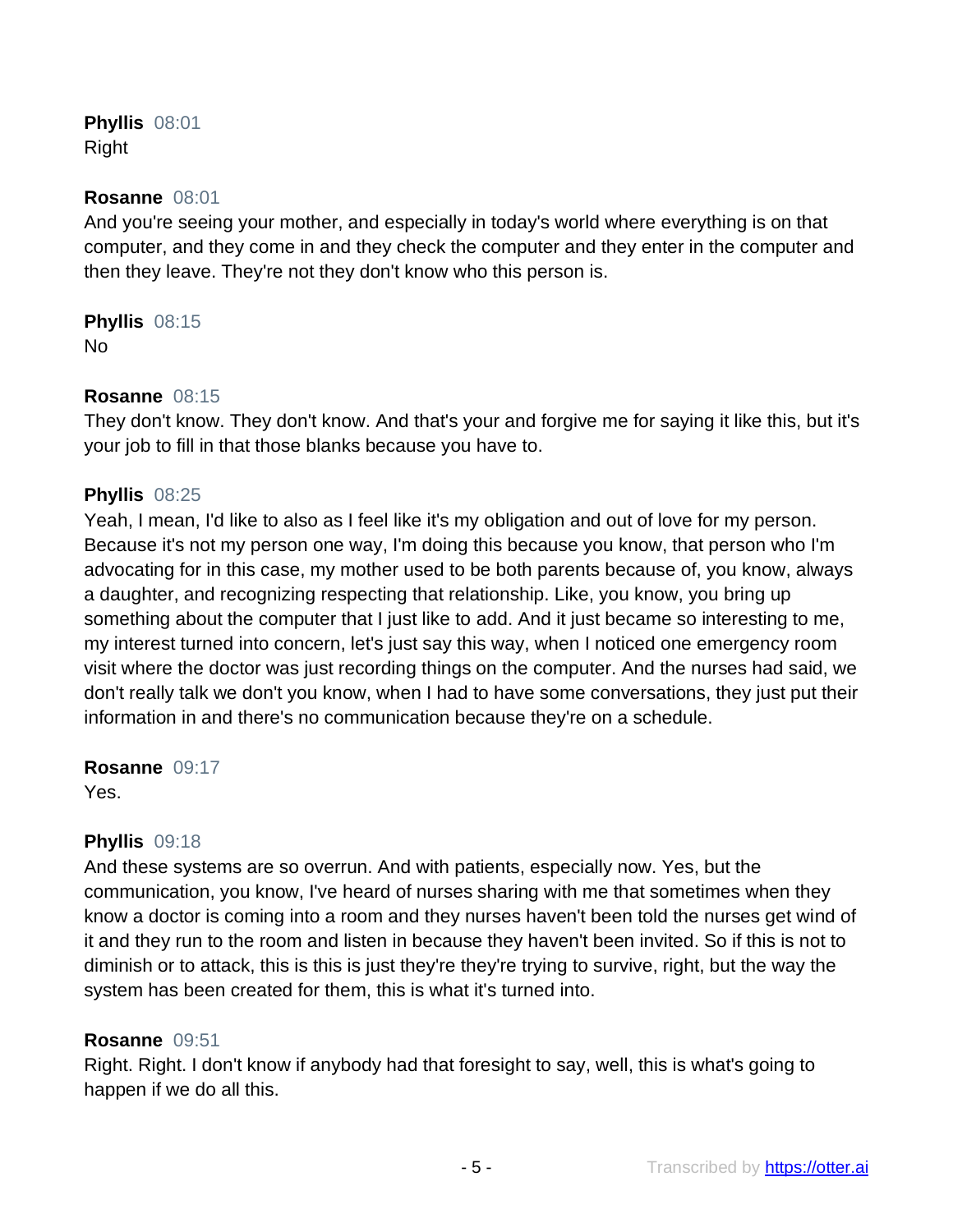# **Phyllis** 09:58

Right. And so When your person that you're advocating for goes into a hospital or a longer term facility, you're transferring the advocacy to those other people in a different way. And you're hoping that they're there grows a a partnership, and sometimes it happens, and sometimes it doesn't. And so having recognized the way the system is just so overrrun and hurting and splitting and at the seams, my advocacy stretches to the nurses to the doctors, and my conversations with them, are about also advocating for them, which is also a game changer for my mother. And for them to recognize, you know, usually those in the helping field or they often just hear what isn't going well. Right. And this is and to give them a chance to know that things that are going well in the gratitude that I as an advocate have that I am enlisting you to care and to protect, right and have interest. Have the time to have the interest but have interest. Because this is their new home, if it's a long term facility, people you know, there's, there's there's a lot of that that I have come to know and feel about that. I don't know if the message is there in terms of people working in other people's homes in a facility that this is in the case of my mother who's living in a facility, all the people that are working there from nurses to AIDS doctors, you whoever's there, they're working in people's homes. Right. And I'm sure they see it the other way around, that these people are living in their workplace.

# **Rosanne** 11:43

Yes. Well, it is and how do you walk that line of being, you know, firm and of advocating for your care partner without being overbearing? How do you straddle that line? Because it's hard, because especially in it in any type of community you're leaving, to, I know, people are afraid of the blowback like, Okay, are you going to do this today? How is this gonna happen? And then you leave. And there's that fear that they're gonna then and I don't want to say take it out on but your part, your care partner is still there. So how does how do you navigate that, Phyllis?

# **Phyllis** 12:20

Well, you actually can say, I don't use it, I want to say take it out on them, there is that fear. And there's fear of the resident that something's going to be taken out on them even in a hospital. And so the advocacy becomes a necessary evil. I've seen it kind of go both ways. But in answering your question, I have one answer in one word, relationship. Advocates relationship with staff is incredibly important. And it winds up being letting them know that they're in extended families, so to speak. So when I leave, I'm making sure I stay in touch by phone, I'm asking to please contact me when dot dot dot when I'm there, and I'm seeing things that they have missed because they're busy, or they don't know how to look on informing, so relationship, informing, staying in touch, you know, consistency, continuity to the point where they expect you there, they have a knowing that you're going to be there be involved. And so in my case, I feel like it's worked really well, in the last few years at a facility that there has grown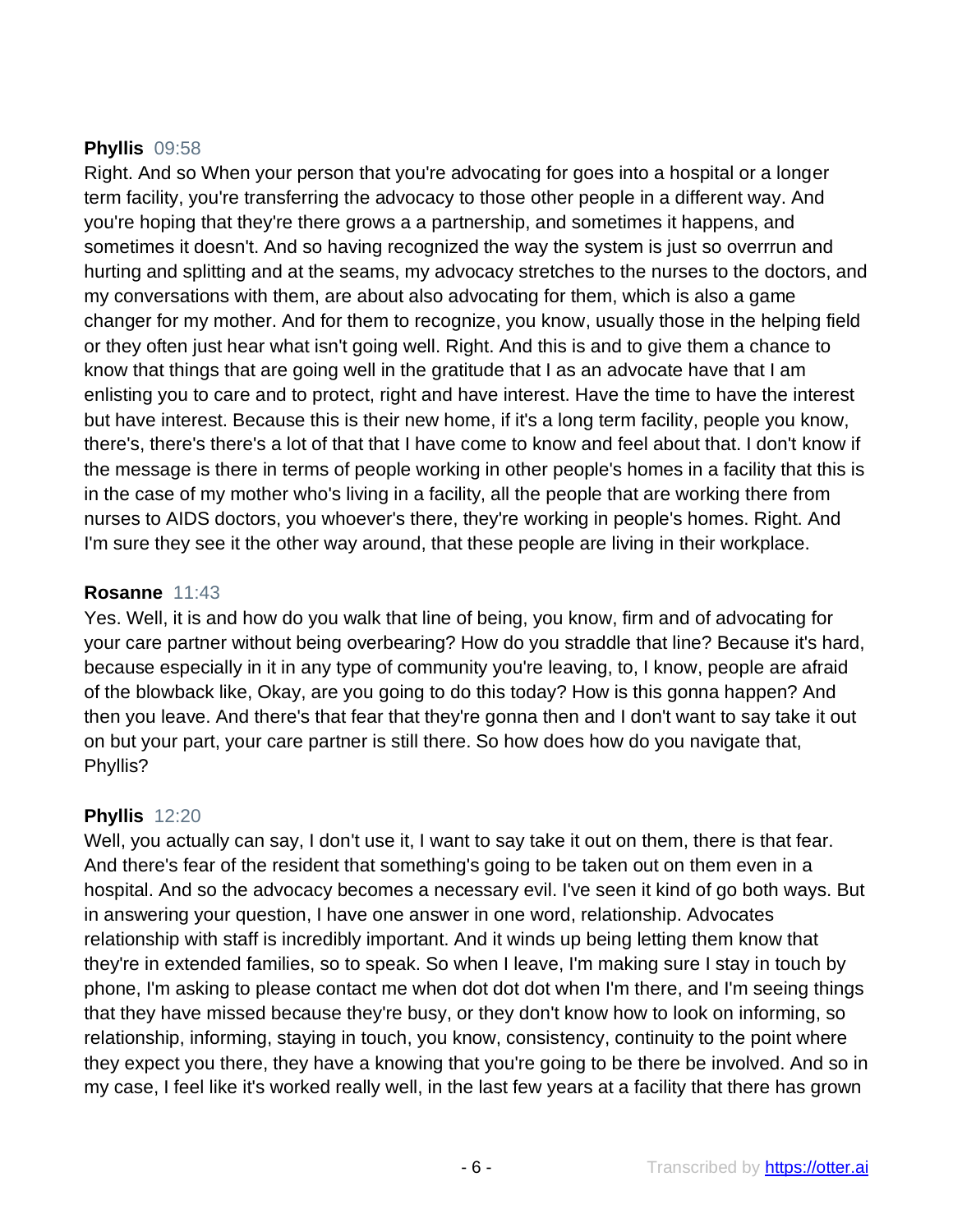this mutual respect. And I think that once you really respect the people who are doing a very hard job, and you acknowledge that hard job, and you show gratitude about that hard job. And you also not only say it's from you know you as an advocate, but also the resident who appreciates it that I don't think that people realize in the working who are working these facilities, understand the appreciation of that. And I do want to add one other thing too, to let them know that they're important. Their job is important. I can't say I can't tell you how many times where I on a regular basis, you know, I make sure that they don't forget that I don't forget their value. Your value, your importance is just as important as mine. In another way. You're keeping my my mother alive, you're protecting her, you're making your the things you do make her happy. And they each have you know, different residents have different personalities and have different needs. And in my case, my mother is a connector. You know, she likes to connect with people. So her relationship with the staff is critical. So that is about informing part of her story, where she came from. So that really when when staff learn something about somebody that is interesting, or even helpful to them, then they're because It kind of helps peeking their curiosity and interest. I've seen that happen many times,

#### **Rosanne** 15:06

I'm sure. And this can be adapted across all care platforms, whether it's a primary care physician, whether it's a hospital, whether it's a facility, whatever.

#### **Phyllis** 15:16

Right. Talking about the hospital, that's a real short term. Well, not yet, depending right. And that that short term relationship is about speeding up the relationship in a sense of letting nurses know, their value their importance, not I'm trying to think of how not to disrespect by, you know, I don't want I don't want anybody who's working in a hospital thinking that it's all blowing smoke, because it's not,

#### **Rosanne** 15:46

No, they're literally sometimes keeping your care partner alive.

# **Phyllis** 15:50

Yes. And there's a timeline. And there's also about quick education about whose education both ways what's going on, let me educate you what you need to be educated on, asked me questions, you know, not just go in asking questions asked me questions that would help you to care for my mother in the hospital right now. And the one thing I want to say is about the ageism, that she's 98.

**Rosanne** 16:16 Your mother?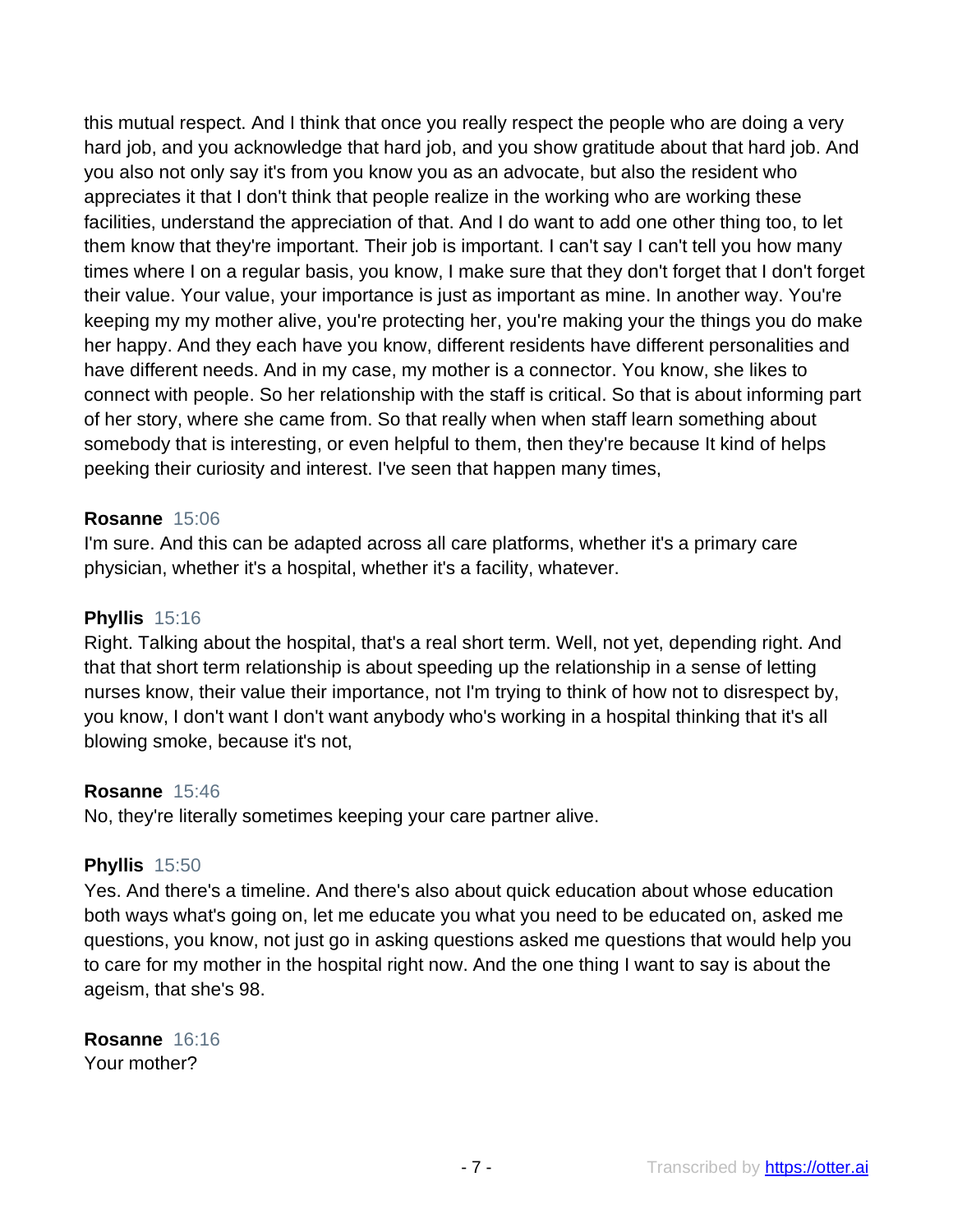**Phyllis** 16:17 Yes, she's 98.

**Rosanne** 16:18 God Bless her.

# **Phyllis** 16:20

Right. And why I bring that up? Because there's an automatic decision that people think they need to make over a UTI, let's say, or something that is treatable. multiple things that happen in multiple months in a row or something that there there, there was a question like, well, you know, she's 98, what do you want to do? So what I don't want to do is assign my mother an expiration date.

**Rosanne** 16:48 Absolutely.

# **Phyllis** 16:49

So that's part of the advocacy. And even seeing that. Yeah, even even stating that, that I'm not maybe her POA. But that's all, you know, that's when she is not, you know, lucid and not able to make decisions. And I were still making decisions with and I'm still empowering her to be a part of everything from deciding about booster shots to, you know,

**Rosanne** 17:10 Treating a UTI.

# **Phyllis** 17:12

Treating a UTI. Right? Right. So, the communication is really critical, because of the how fast they have done because of insurance, they have to move people out,

**Rosanne** 17:26 You're on the clock.

**Phyllis** 17:27 You're on the clock. That's right.

#### **Rosanne** 17:29

And I think that puts more pressure on the advocate, it puts much more pressure because you have to know what their motivation is, as well, you have to know where they're coming from, you have to know about your person, you have to know the rules of the game that you're playing. And without knowing all of that you're at a disadvantage.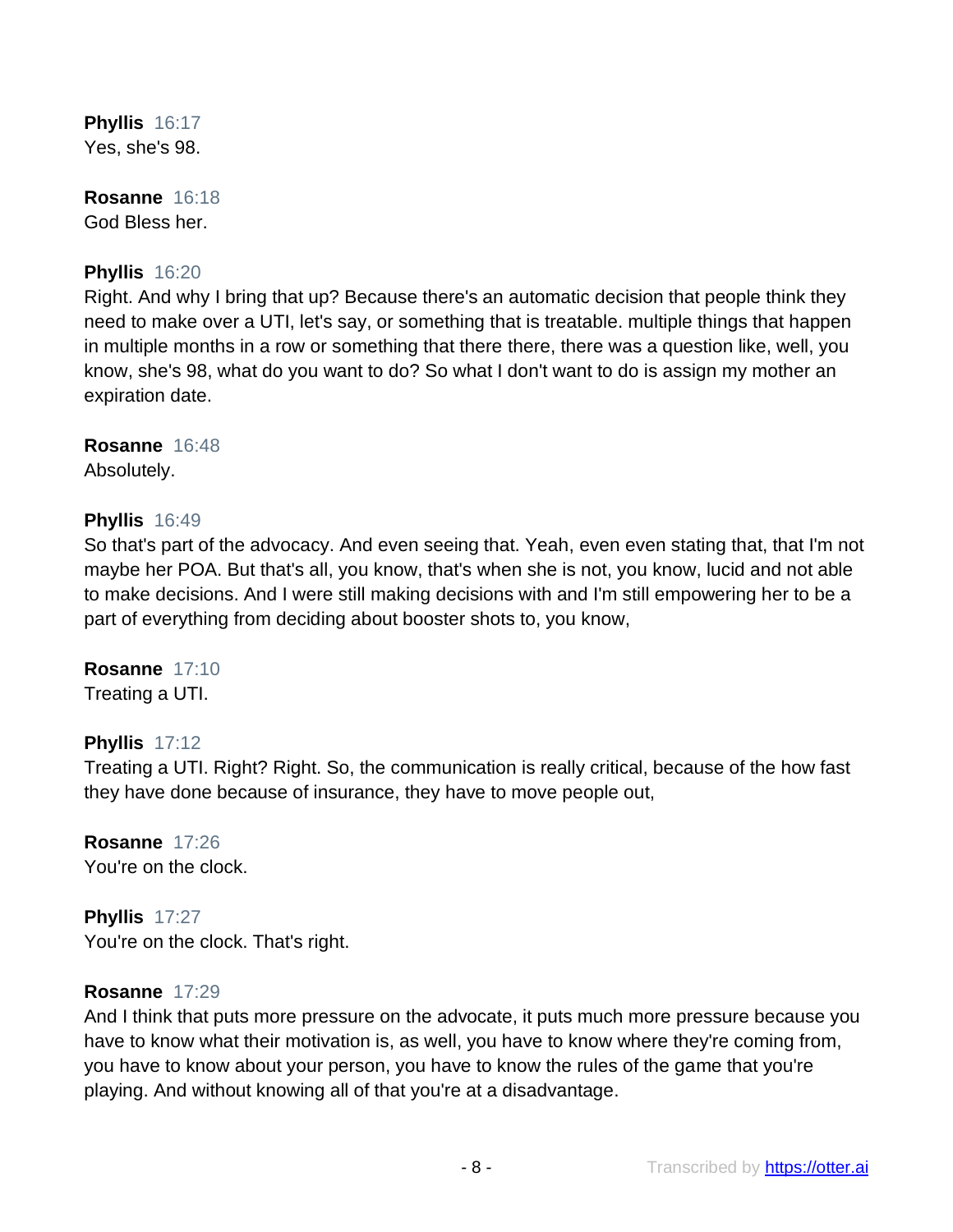# **Phyllis** 17:47

Right. And so that's why every time that she's in the hospital, I'm on the phone, and I'm staying, and I'm pretty inert, because I have to be available. And I have to check in. And I have to make sure that the decisions that are being made, and there are decisions that I may need to challenge.

# **Rosanne** 18:07

And I think part of the challenge of being an advocate, a good advocate, is our fear in putting ourselves out there in crossing that line in finding out things we may or may not want to find out. And we have to step into that to to be able to be that good advocate, but I don't know, and I don't know what, what techniques or what suggestions you have in trying to develop that muscle, you know, because you have to you have to there's a lot that goes into it. You have to you know, you're anticipating you're you're trying to think ahead, you're trying you're trying to even standing your ground with the doctor sometimes is intimidating. And that's part of gathering that information and coming forward like, Okay, this is what I think this is what I see, this is what I know.

**Phyllis** 19:00 Right

# **Rosanne** 19:00

Because, you know, medicine is a puzzle, right? You're just giving as much information as you can to solve this puzzle.

**Phyllis** 19:06 And sometimes it's an art.

**Rosanne** 19:08 Absolutely, it absolutely is.

# **Phyllis** 19:11

Right. So that is probably one of the biggest challenges for people, I think, in terms of feeling comfortable. Asserting themselves with a doctor in the hospital and feeling the right to Yes. And also the intimidation of you're a doctor. I'm not. You're a nurse, I'm not. And so it's almost like the people put themselves into this caste system that I'm not. I don't know what I'm talking about. He's a doctor, she's a nurse, you know, he's a neurologist, what do I know how you know, what do I have the right to say to intervene and the bottom line to that is being a part. This is a collaboration that if people realize that I, this is not about permission, this isn't about that you are eligible to be an advocate because you, you have had the experience. It's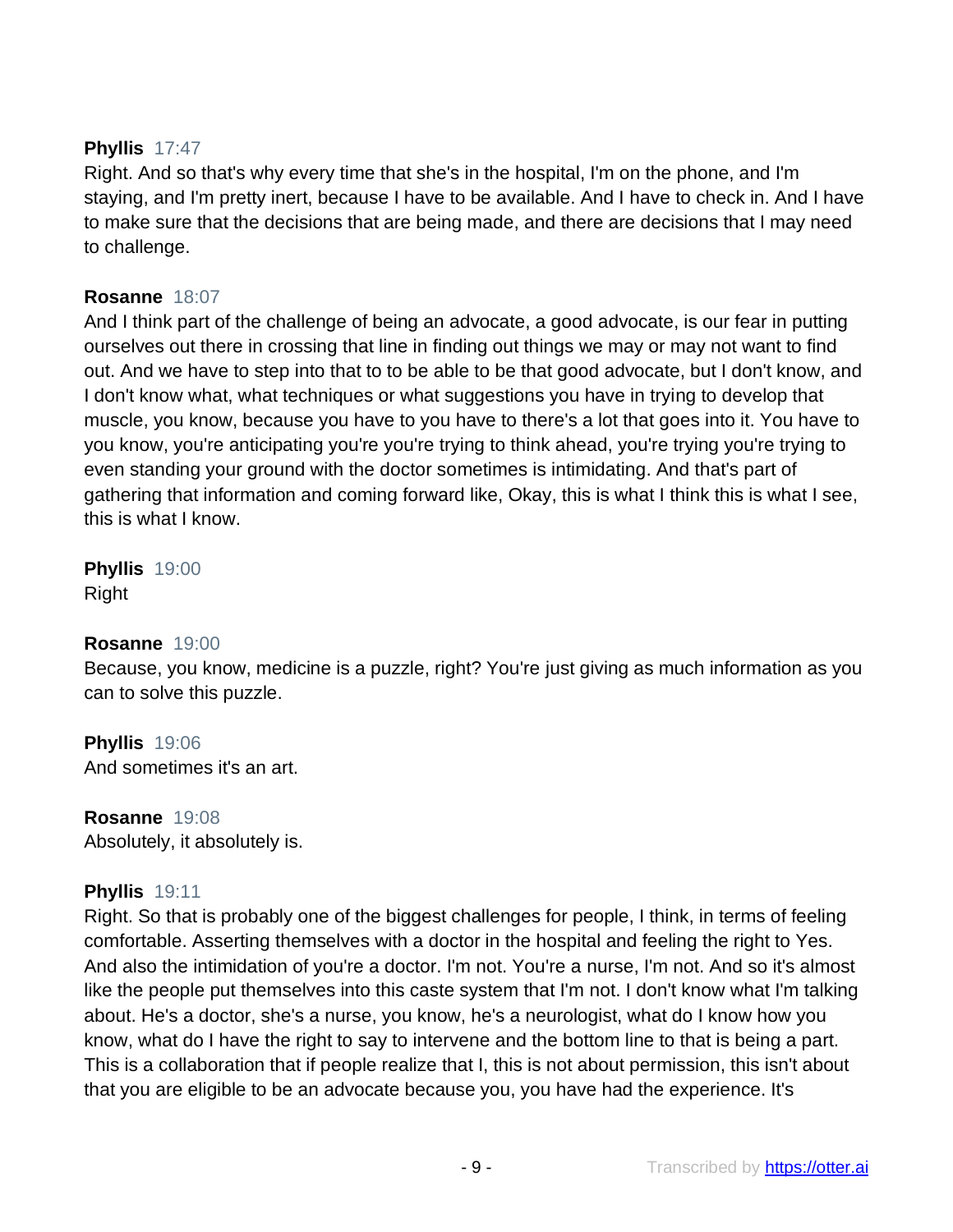because you know, it's really leading with love for your person. Yes. And leading with knowing that advocacy means not letting someone be alone. That anticipating what kind of help they might need. Now, certainly, I'm not going to walk in and be feel the arrogance, or even pretend to, under, you know, know what medical decisions need to be made, but we're learning together, I am learning, each time I ask the question, the more you ask questions, the more you are able to have a dialogue with a, with a physician or with a nurse, you know, the multidisciplinary team, whoever's on board, even the social worker who's placed who has to discharge coming down to what kind of transportation coming down to costs, all kinds of things like that, you know, doctors, in my experience, welcome the relationship of families, they prefer it. And it's a balance. Yeah, you know, we have to recognize they're on a clock, but and it's really about anticipating the time that they can give us and so to be prepared, in some ways to be able to ask, you know, think of the questions that you want to ask that leading with curiosity about what what is making you make that decision, feeling the comfort, feeling the right to ask that. The doctors, in my experience, are not ever thinking you don't have the right as a family member to be involved that you don't have the right to ask a question, even weigh in. And in my experience, I have found that that it's it's not the case, that it's really the there's a welcoming of more information, and help, because then we're really helping doctors make really good decisions aren't we.

#### **Rosanne** 22:03

Yeah, I was just gonna say, yep, yep. Because then it is really a team. It's a team approach. And it has to be and when you look at it, I mean, you look at the fact that it is ageism, it is a caste system. It is a health care system thats set up not necessarily for it's not necessarily person centered, its cost, its profit centered, its profit driven. And here we are with our people trying to maneuver through all of that they're like their landmines.

# **Phyllis** 22:32

Yeah, that caste system even I, in my witnessing, I think it's, I think it exists in the hospital systems, and even in the nursing homes, depending on your position, and the decision making that you're afforded because of your degree, because your position that it organically happens. And so even within the systems, I have witnessed people, staff feeling, not sure whether they should push or should challenge and there are times where they've said, Well, you're the family member. And here's where the rubber meets the road, they'll say, Well, it'd be better coming from you. And that what does that tell you in terms of the respect that they feel, or don't feel, or worry about or feel like they don't know if they should challenge? So I think that's always been kind of rampant. But, you know, to empower that there's a WE there's so many we's that an advocate is teaming up with whether it's the a the doctor, the nurse, the director of nursing, the physical therapist, you know, there are chances to advocate there are chances to appeal, but also how you go about it. It's all in the approach. And the gratitude that I walk in with is really not about manipulation. Right. And that's kind of the word that,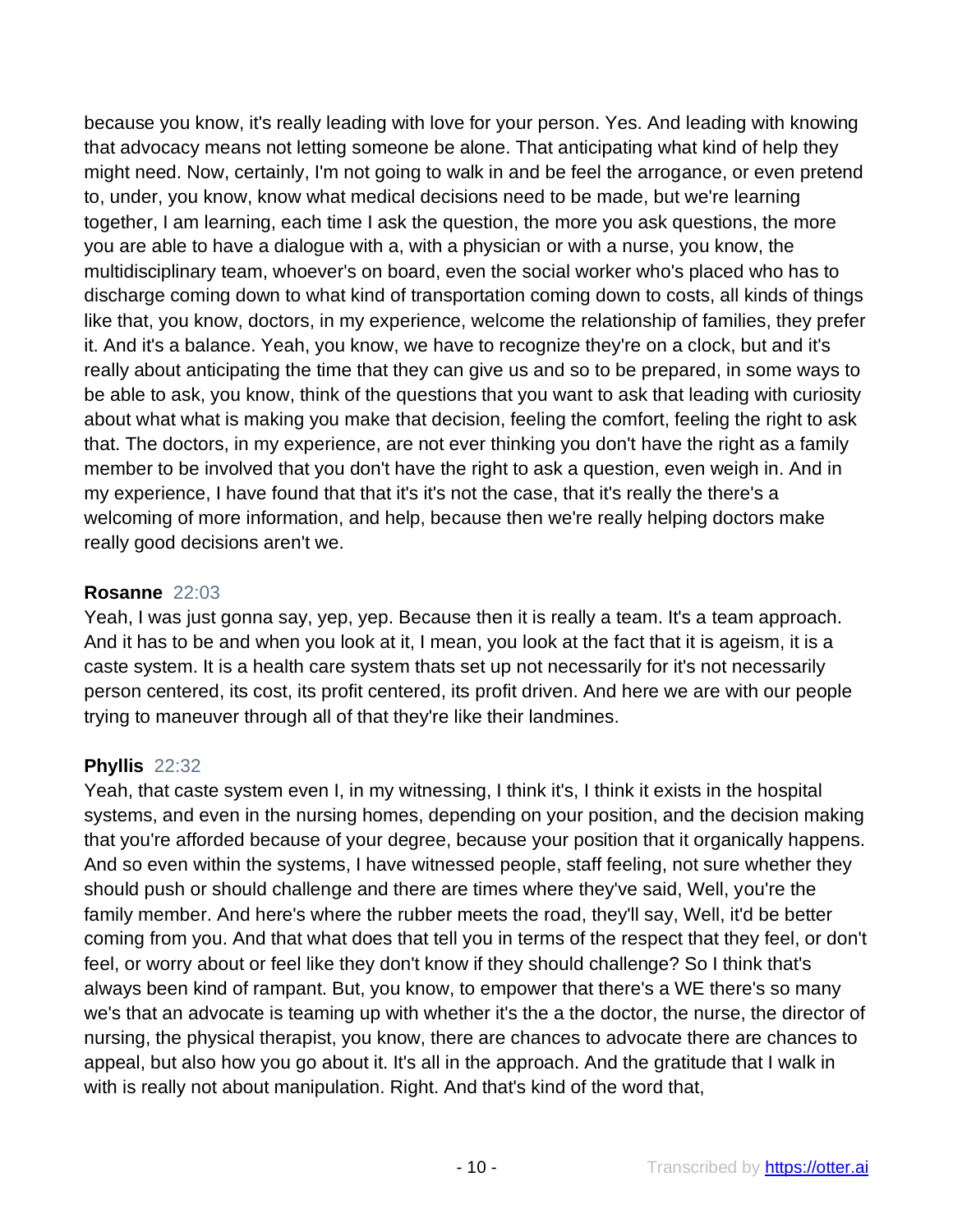#### **Rosanne** 23:52

Right? Because you know, it's not like you you're not pretending you're actually thankful that they're doing this.

# **Phyllis** 23:58

Yes It's actually relieving that I feel like I'm I'm giving I'm putting my parent in your hands, which can I like to give you an example. When I was at a, an emergency room in a big hospital, and my mother and I think she had I think she had sprained or broken an ankle. So the so the emergency room, this is when she could walk. So the emergency room doctor said, You know what, we'll boot her up, and she'll be good to go. And he put her in a boot and she sat there and he went to the computer that we talked about, and was listing his notes. And I went over to him and I said, so that's it. Yeah, she's gonna go home and be boot at 80 something years old, and she lives alone say, Well, you know, that good will be able to help her work and be able to walk and I get that I'm not knocking him. And I said, Would you do me a favor? And he said, Sure, I said come over here, then this is where I've gotten to in my advocacy. Come on over, over here. There's a relationship about that, like already, like trying, because when a doctor doesn't, doctor doesn't worry, doesn't see that you're worried about approaching him, there's an ease about that. So he said, Sure, whenever and I said, ask my mom to get up out of the chair. Because I said earlier, I said, I think she needs to be here. And I think she needs to have three days so that you know, at least then she can get into a rehab if you give her three hospital days, right? That's how insurance works.

# **Rosanne** 25:37

Yep, three consecutive days, well, yes, get you to rehab.

# **Phyllis** 25:40

So he asked her to get up. And by the third time, he went back and changed his paperwork. And he admitted her,

**Rosanne** 25:47 Really

**Phyllis** 25:48 Right there.

**Rosanne** 25:49 Because she couldn't get up

**Phyllis** 25:50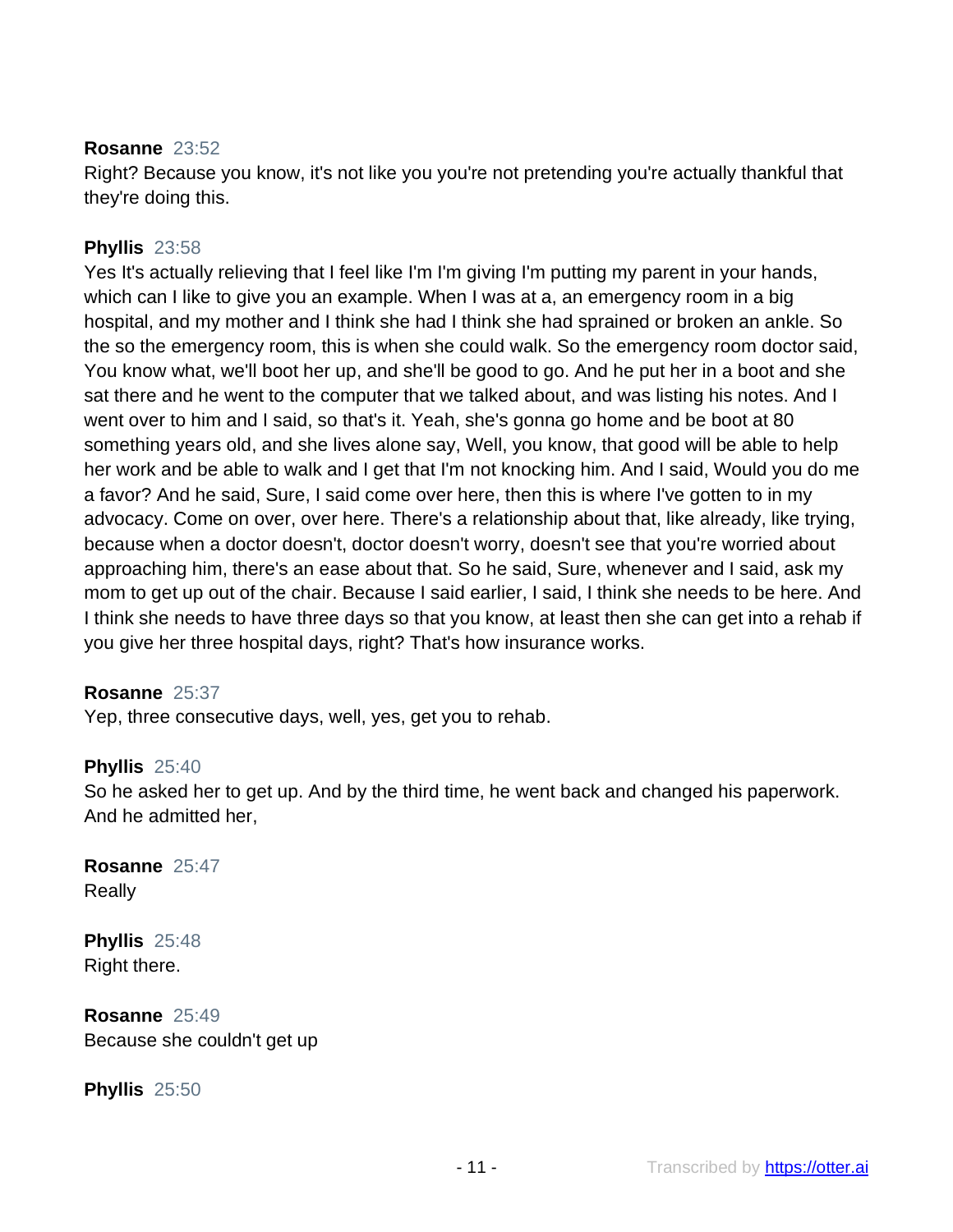Couldn't get up. And he was sending her home. Now, here's the deal. I had it off some liability with that, too. Sure. They do have to make sure about safety when they're discharging. And that has to be in my mind that was needed to be included in a safety plan. Safety discharge.

#### **Rosanne** 26:09

Agreed, agreed. But see, here's the difference. You know, you knew in your, in your heart of hearts, that was not going to work. And you knew it, because you knew she couldn't stand like that. And you weren't afraid to say, Hey, Doc, come on over here and take a look. That's instead of and I think that goes back to the well I can't say that. Well, he doctor knows best. And it's it's trying to hurdle the doctor knows best. And I'm not being disrespectful. I just mean, you know, your mom, and you know how she's behaving. And sometimes it takes that push, like, listen, I know this, and this isn't, this isn't going to work.

#### **Phyllis** 26:47

And part of the reason to have that advocacy be even more important at the moment because my mother would have gone home.

# **Rosanne** 26:56

Absolutely, of course she would have.

#### **Phyllis** 26:58

And she would not have challenged. And so she relies on me. Because after we she is she she gets scared. She is like you said earlier, she's worried about someone getting mad at her that she's gonna seem disrespectful she worries about challenging, so, yes, you know, but she's always glad when I'm advocating because she worried and I said, Are you worried about going home? So that's an example. And I, you know, they you know, and I didn't? I know, I just said that in a joking way. Come on doctor there was a part of that it will say that I said with I really respected him and I let him know, I really, I really appreciate you came over. Thank you so much. And protected my mother and I just gave him some information. I said, you know, asking her to get up made all the difference to didn't, right. So that may be next time when he is making a decision about another emergency room patient, he might think twice. And he might say try to get up out of the chair.

# **Rosanne** 27:54

Right? Let's see if let's see how you walk on this.

# **Phyllis** 27:55

Right who do you live with? Right? Nobody? Okay, this may not be a good idea that we discharged you today. Right. Right. And part of you know you said how do you how do you go about this? And not worry about how you're how you're you're seeming or,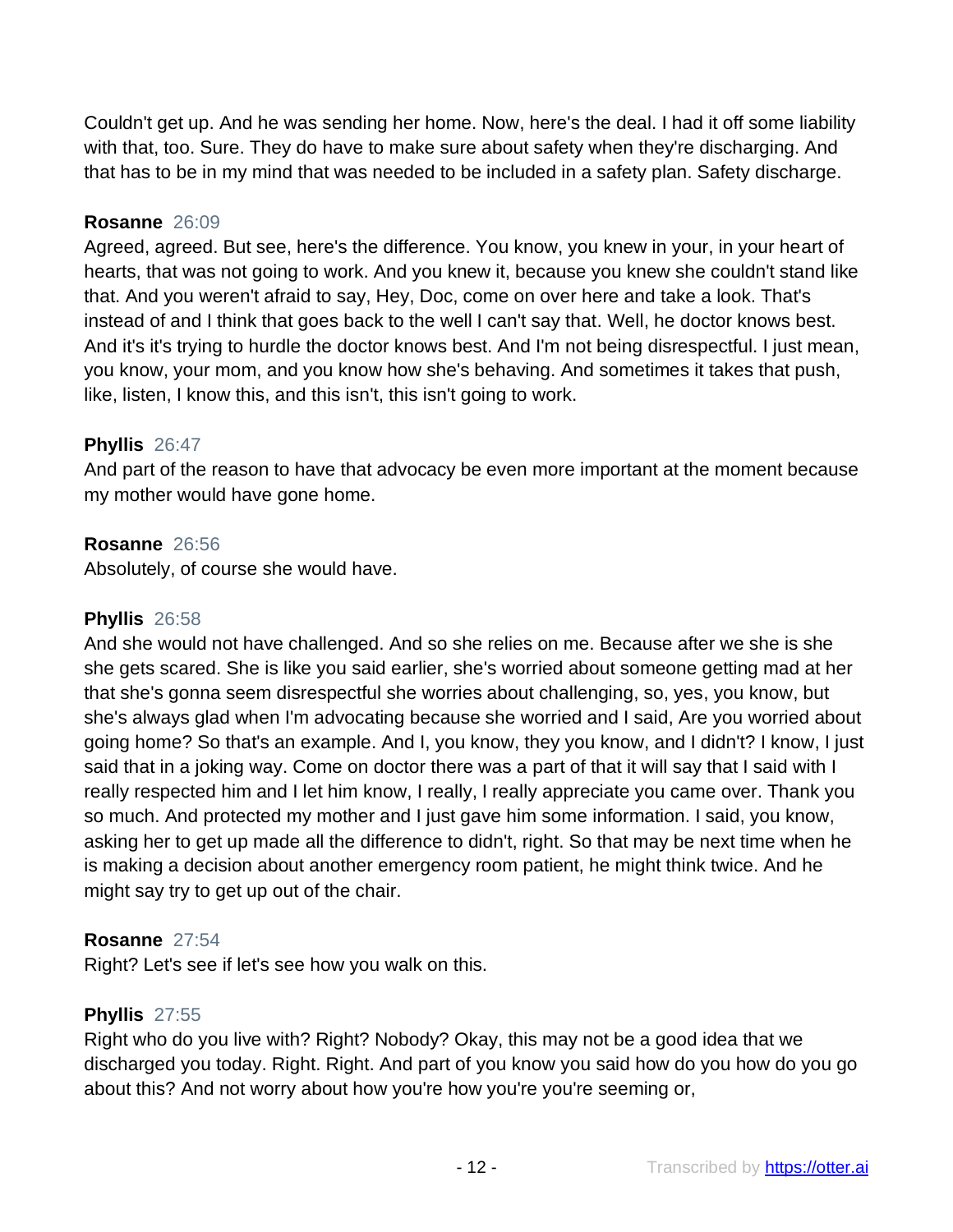#### **Rosanne** 28:14

Or how you're perceived, or when the staff sees you and they're like, oh, it's your turn to deal with her.

# **Phyllis** 28:19

Yeah, two things. You know, I have been groomed. You know, my advocacy was born a long, long time ago, when I was born. My you know, I had two parents, my father is no longer living. But my father was an ill man. And actually my first week that I came home from the hospital, my story is that my mother had to give me to somebody else because he was hospitalized. So I, my caregiving started at infancy in the sense of, I didn't start caregiving, but I was eventually going to have to be a part of it, because it was, there wasn't going to be a choice about it. So it really, at, 10 years old, I remember having to carry my father down the steps with my mother. He had a severe asthma attack, and he was blue, and I'll never forget that image. And so as a child, not to judge my mother, but she needed help. Right. And I was there it was the only way we're going to at the time, get him downstairs. So that began my story of realizing the value in that the message that I got as a kid, and from there it went. And so I had a sick father who was hospitalized many, many times before he his life ended. He had been hospitalized 75 times in one state.

**Rosanne** 29:43 Wow, Phyllis.

# **Phyllis** 29:44

Yeah. So that's a lot of growing up in the hospital. Yeah. And the other thing is, you know, I'm fortunate this way that I was trained, you know, my profession is social work. So my professional experience was in systems and understanding systems so I I'd have to say I was lucky, I worked in mental health. And still, you know, right now I'm doing coaching, but before, up until recently, you know, working in hospital working with hospitals having to communicate with hospitals. So having that experience enables me, and it makes me in many situations its made me want to empower people to be advocates, because of the value of advocacy and what it can do for not only the resident or the patient, or the staff, but quality of life. Yeah, and future, present, and future. Because what you do now, what you decide now with somebody and your life is about future.

# **Rosanne** 30:40

Yes, quality of life, how they want to live, right. In what way they want to live in the in the life process, it's important to, to understand that and to think about that, and how you want to make the best of your life.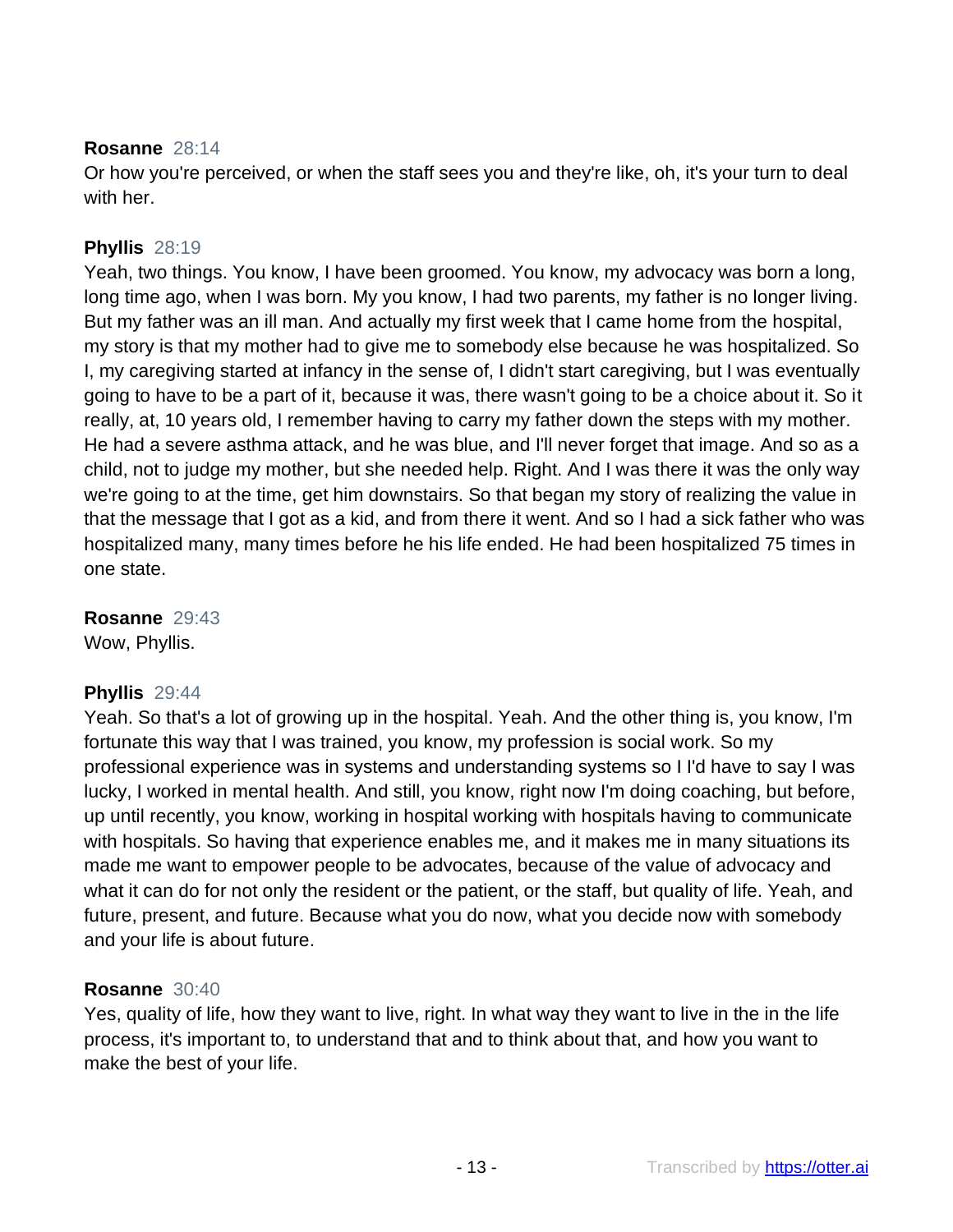#### **Phyllis** 30:54

Yeah, it's an evolution. And it's certainly I'm learning along the way and the the emotional, the transitions that you go through, you know, the rug is pulled out, when we're in transition, it feels, it doesn't feel stable. And sometimes it's not stable when we're in transition. And that's where a lot of the fear happens. And a lot of panic happens. And so understanding the transition of as someone gets older, and helping them to make decisions, big, big decisions, moving out of their house, stopping driving, spending all their money down,

#### **Rosanne** 31:29

It all adds to being a caregiver, and why it's so stressful to be a caregiver, and why it's so exhausting, and why you always feel like you're running up a hill. because aside from the practicality of caring, it's all of this, it's almost like the administrative side is being an advocate, right? Because you have to know what you're doing. You have to plan and all of that. And it takes, you know, it takes little pieces of you because of that crossing the line into I'm going to help you but now my helping you means that crossing into that advocacy world. It's not the relationship, it's a different, it's a different almost level of the relationship, you move out of the realm of daughter, or son or spouse, you move out of that realm into caring and being that bridge into that care world.

#### **Phyllis** 32:26

Situationally for sure. While trying to maintain the identity of being a daughter, right, you know, this is there's a lot of families that are in the sandwich generation. Absolutely. I'm here, you know, one day, I'm Mother Bear, or that hat and the other day, I'm, daughter, Bear. Yes. And, you know, I was saying you just say that it is an energy, taking experience at times just to be with, you know, the gearing up to making a phone call the gearing up, you know, trying to look at the clock and think well, the doctors make the rounds, the nurses are doing med checks, whatever it is trying to know, you have to learn the system and know where you know, where you can sneak in to advocate. Yes, because you could be the best advocate but if you're, you've got to figure out the timing of it. And the preparation, and it is gearing up and it's not only gearing up on the phone, if you're making a call, it's a gearing up in person. Because here's something else that also happens when systems know that there's an advocate, an advocate, someone that is, you know, really walking that walk, there is an energy about that with staff that sometimes I see no matter how long did they worry about disappointing? And in a sense, you kind of don't we all want to you know, I'm not You're not here to please me. I'm not here to please you. Which I realized as part of my gearing up that I have to recognize that energy change when a staff member sees me that while she's coming, she comes in pretty regularly, she calls pretty regularly. So not to over use my role, because I think that's really important to keep that balance because you don't want to be a nuisance. You don't want to overstep and you don't you know you need to have a balanced and they need to look forward to seeing you as well.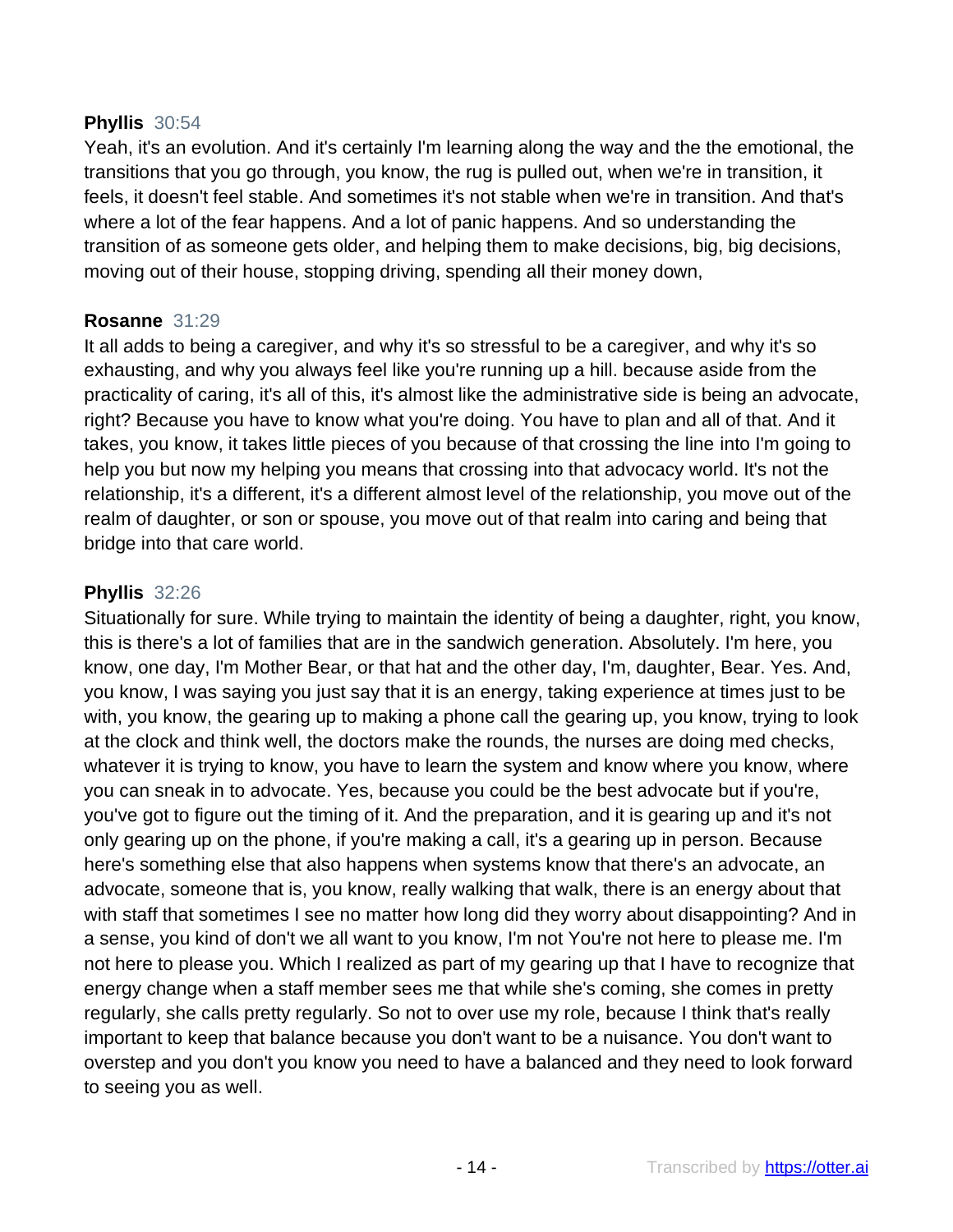#### **Rosanne** 34:34

Right? Well because it's not a sprint. It's a marathon.

# **Phyllis** 34:37

Yeah.

#### **Rosanne** 34:39

And you have to you have to try to move that energy like you said, you have to conserve it you've got to expend it you've got to concert like it's it's a whole thing.

# **Phyllis** 34:48

Yeah, it's pretty exhausting at times when in some ways, the exhausts there's a relief when the when you know the care is there. And then when you know that you're loved one is getting ill you worry about the shortage now, especially with COVID. Let's throw that on the table. The systems are just struggling to find staff. Yes. Needs nurses, you know, the nurses are doing the nurses, the CNA work in the hospitals, the nurses are doing the CNA work and the systems, the nurses are not all the people are begging to hire in a system that is fragile to begin with. And it's worrisome to know that by no fault of the people who work there, that they're shortchanged with staff, so then your level of worry goes up because of that, because they can't keep an eye and COVID since COVID. You know, the systems have always been strained in that regard, but not as strained COVID has it's another level of strained. Absolutely. And I went, I wind up making room to talk about that. Because the staff now will confide in me and they'll say we're short today. I'm sorry, I can't do that. And then I have to gear up, you know, like I get it. You know, so how do you advocate? You know, they're short, you know, they can't keep an eye. So then what do I need to do? And what am I limited in doing?

# **Phyllis** 34:50

Well? That's exactly right. Because Can you even get in there? Right? That's the flip side, then, you know, I mean, how many hospitals? How many communities are not allowing caregivers in which

# **Phyllis** 36:25

Not at all.

# **Rosanne** 36:26

I mean, I don't? Yeah, I mean, how do you I wish that there was a way that they could change and have somebody go in there to be with this person that's that needs care.

**Phyllis** 36:39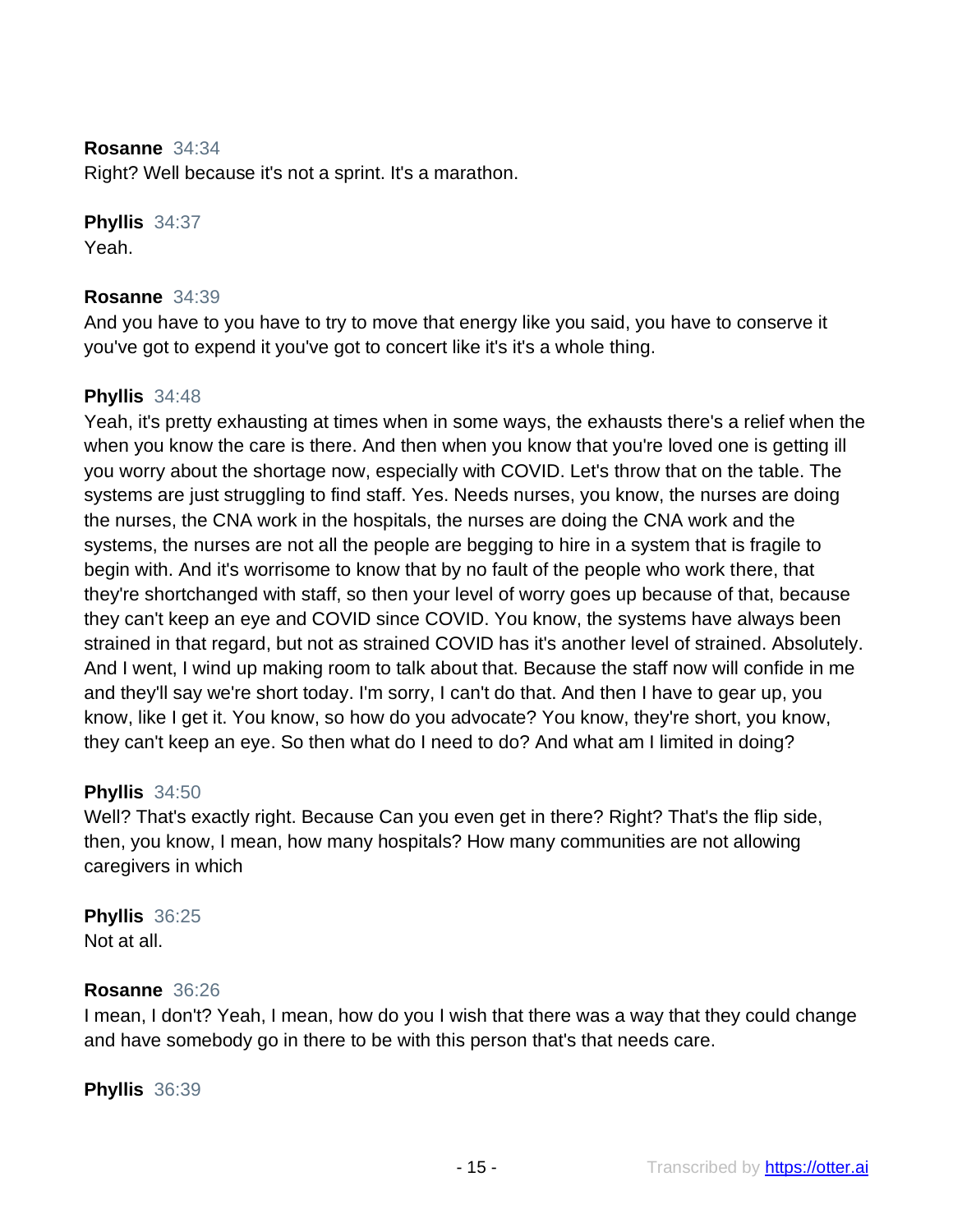Yeah, there needs to be another set of eyes. For especially now to come in and assess, there has to be assessment, yes, here's another area of advocacy, when people are missing things, because they're so short staffed. That is not to judge. And that and this is where the advocacy comes, becomes even more important because of the strain systems that you, you plural, you can't take the place of the nurse, you can't assume a different role or position that you shouldn't, because there is a shouldn't about that. Right. You got to stay in your lane. And you know, you said earlier about, you know how to have that role. But you know, your your identity, you know, there needs to be to keep the relationship intact, you know, to respect your loved one, especially if they're lucid, and they're cognitively well enough that they understand everything that you want to respect that. How do you be a daughter and make decisions? The decisions have to be with and informing with and let your loved one know, you know, I see this as a problem. This is what I would like to do to help you to ensure that you dot dot dot dot,

#### **Rosanne** 37:54

Right, right. Alright, Phyllis, so you're advocating right? And you're doing your best, and you still feel like you're not being heard? Or the care isn't where you think it should be? What do you suggest?

# **Phyllis** 38:08

Well, I think it's really important to use the proper channels. If you can't resolve it yourself, if you can't get something to change that needs to change, something to improve that needs to improve. Because it's always safety, first, quality of life it all goes hand in hand. You find out how the system works, ask who you talk to, you know, do what you need to do, to get your loved one the care that they need. Because being aware of something and feeling like that there's nothing to do about it is not true. There's always something to do about it. And often the people who you have available to go to you want to do something about it, right. Because if they're the whether it's the social worker, often the social worker, whatever system is someone whose set up to help escalate a situation to resolve it and solve it. Also to ask for a care conference, whether it's someone's in a conference with somebody, whether it's in a hospital, in a facility that you could ask for the care conference, if someone says you already have one scheduled in a month, you need to stress how important it is to give it a level of importance I guess I know but this is too urgent now to wait that long. What do I need to do to make someone like to have someone listen to me and make someone listen is getting urgent and to anticipate how urgent something can become. And so it not to feel like you've tried something and it failed. What's the plan B what's going to be your plan to make sure that progress, movement, action, whatever it is so not be afraid to escalate it and by you doing that you're stressing the level of importance to them right and sometimes it is about this is not working. This is this is not getting my loved one what they need you. Need to sound the alarm when you find out that your parent isn't telling your loved one isn't telling the staff that they haven't eaten everything. So they're starting to dehydrate, you sometimes need to say, hey, you know, if this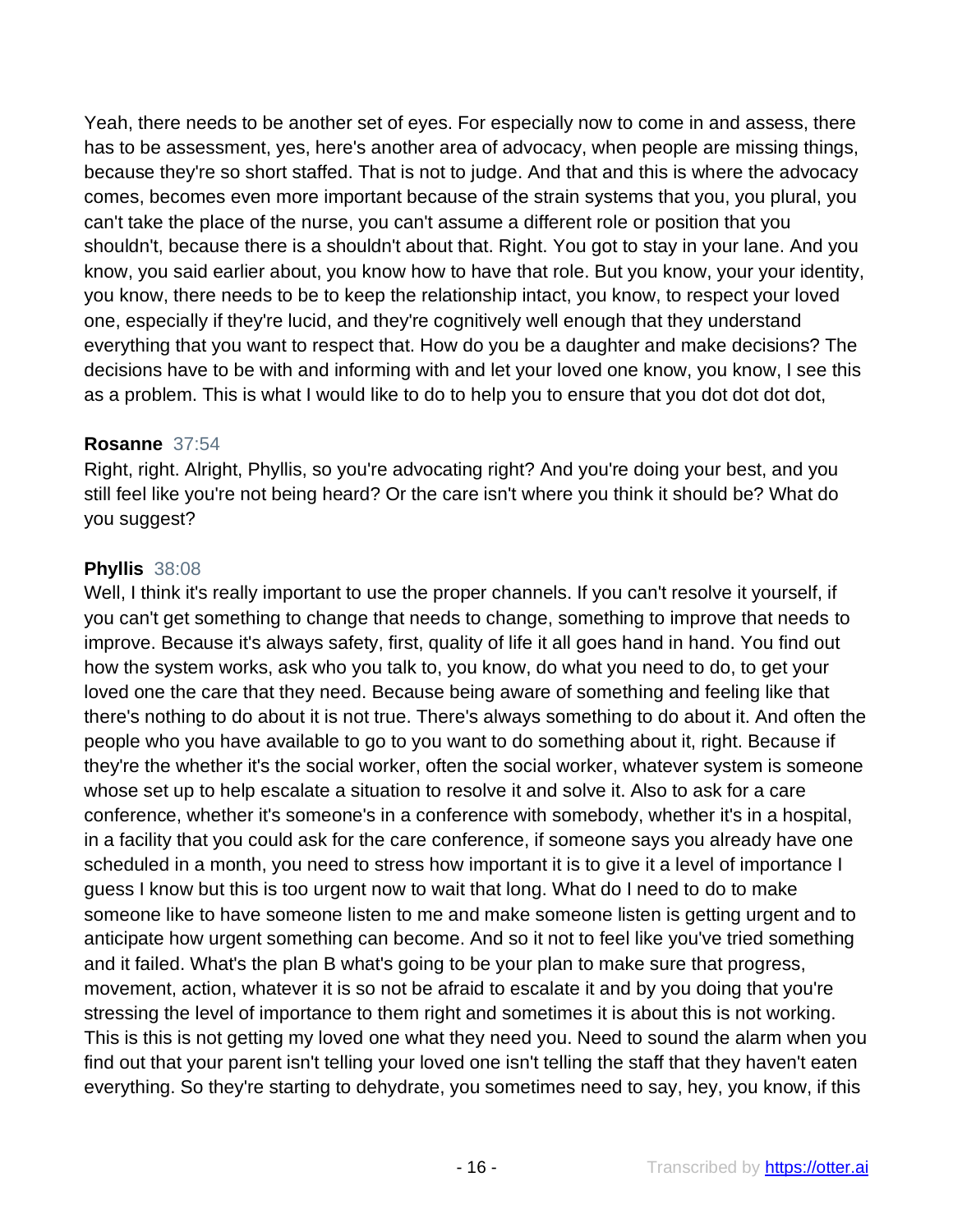doesn't get fixed tonight, tomorrow, this is what I can see happening. And this is a liability sometimes, and I will say there have been oftentimes I've had to spell it out for people and not to threaten them. You're not there to threaten, you're there to spell it out. That where you see it going and then, you know, sometimes you need to raise a little anxiety. I don't think you I think that if this doesn't get done tonight, that call isn't made tonight. I I'm worried about liability for you, as a as a staff member, because this is beyond you. Right. And that is not not that's not me being their boss. That's me saying, You know what, I see that this is going to get worse, because I'm seeing signs of this getting worse now.

# **Rosanne** 41:07

Yep, this is going to go into something else.

# **Phyllis** 41:09

This is going to go into something that's exactly spelling it out like that this is gonna go into something else. And if I were you,

# **Rosanne** 41:15

Yeah, don't let me tell you how to do your job. But if I was you,

# **Phyllis** 41:19

Yeah, yeah. So let's, let's do this together. This is the language, we need to do this together. And please let me know that you've made the call. Yep. And the other thing is supervisors. Generally asking for a care conference, sometimes nurses, they think that it's on them to manage, and to let them know that I really like to have your supervisor involved not to get you in trouble not to say you're not doing your job. This is another level of decision making, and helping them to realize what's in their wheelhouse to do, their pay grade to do, your position to do and they need to bring other people in sometimes like a supervisor, or even an administrator.

# **Rosanne** 42:07

Yep, all part of the team

# **Phyllis** 42:09

All part of the team. The real message is to really know that you're not going in to be adversarial, you're going you're a truth teller, you're you're the reality, you, you really are holding up the picture of reality of the situation, and you're getting the pulse on it, and you're sharing that pulse with them.

# **Rosanne** 42:30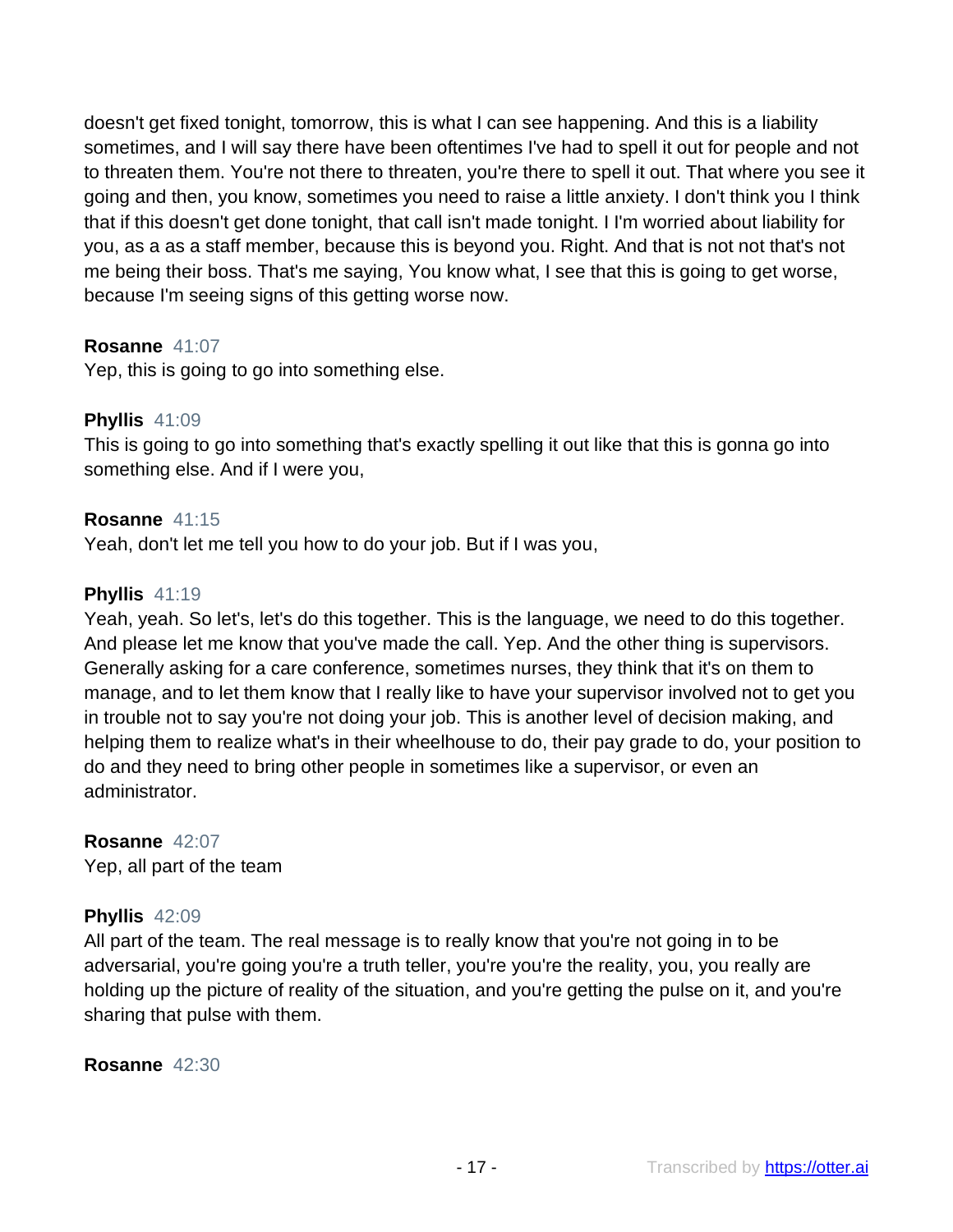Right, because you know, you know what your person's baseline is, you know, what that looks like, you're the expert to your person.

# **Phyllis** 42:39

Right. That don't worry about escalating it, because think about how you will feel. And this is not about placing guilt, but to feel empowered to take the step necessary. So that action makes us feel like we're moving forward. Right. You know, to develop goals about what needs to happen, and to include the people who are involved in delivering that, that I really can't stress enough to have people not worry about what length that they would go to take care of their loved one. This is about being proactive, and not being reactive, we get more done by being proactive and safer. And I keep on saying quality of life as well. It all goes hand in hand

# **Rosanne** 43:28

And it goes back to that team and the the Care Partnership.

# **Phyllis** 43:32

Yeah, it's a care partnership. Yeah I love that, you know, there is an area that is that we haven't talked about that I think is really important now is where people have to help make decisions about end of life. But in the moment, you're, you can't play doctor. I can't play doctor in the moment. And so this is where that dependency on other relationships come into play. But in facilities such as nursing homes, and they know the age of the person, or they know that they haven't been as well. And they're not they're not as they're not responsive, they're not, something's changed clinically with them. The advocate will be asked, What do you want to do? Right. And that's a heavy burden to carry. And that's where it's really important to remember that you are not, you are not and should not be the only one making a decision right now. So that to bring in the medical professionals to help make a decision. Right, and then there is an ultimate, there is a time and ultimately that it comes naturally that it makes sense that an advocate with family with whoever's involved will collaborate and make a decision that is in the best interest.

# **Rosanne** 44:51

I don't know if you have any thoughts or tips on how caregivers can become better advocates or stray extend their advocacy, you know, top things that they could do to improve that,

# **Phyllis** 45:04

You know, look at the word advocate is not adversarial. Right. I think that's really important that people feel like if they're advocates that they're, you know, historically, that word sometimes is feared, that title is feared. And this is really a valuable title. That helps everybody. You just talked about when somebody is brought to the hospital, you know, how could you best advocate, I started advocating before they get there. I will make the phone call if if you know,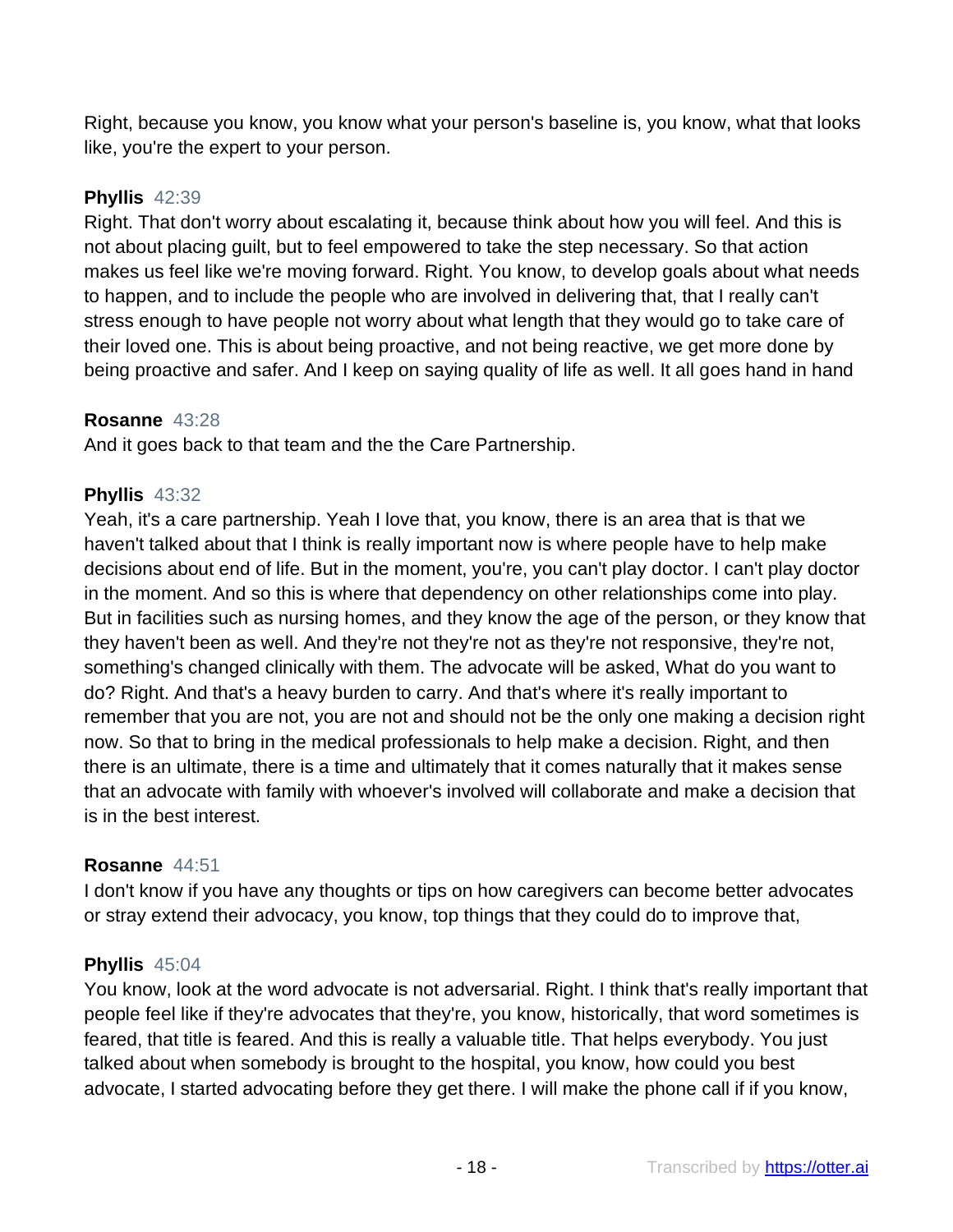the facility usually will call that there are times where I've had a mate, I've decided I'd better make the call. This is what you have coming in. I'm the daughter I'm the POA I'm your I'm your person.

# **Phyllis** 45:08

I'm your person. Yeah. Yeah, you're gonna know who I am.

# **Phyllis** 45:45

And they, and they will call me every time because they have somebody to make a decision, or they have somebody to ask questions of. So feel like you're a resource, not adversarial. Right. That's what I walk in with feeling.

# **Rosanne** 46:13

Okay, it's not an us versus them.

#### **Phyllis** 46:15

No, no, this this role benefits everybody. You know, there are times where I've, I've helped the hos doctors and you know, and there's sometimes are nurses? And I'll say, Well, you don't have to do that. Yes. If it helps you help my mother, and faster. I'll call you right back. I've got that information for you. Today, I think because of the things the emergency rooms are recognizing. They're tightening up, I think. And I just recently had a really excellent experience with the doctor even said he wasn't even sure my mother was going to make it through the night. And he said, I think you should come but drive safe.

# **Rosanne** 47:01

You mean not with my hazards on and my arm out the window? Like move, move, move no don't do that?

# **Phyllis** 47:05

And going through every red light, right? Yeah, yeah. And there's there's a, there's a caring, I just want I want to, I can't say that enough. You know, they're in the business for either not, it's not just a job. That might not have always been a it's not always my usual experience. But that doesn't mean that the doctors don't care and the nurses don't care. And they've been very glad to connect me but you asked me about tips. Can you please let me know if you're keeping her? Can you please let me know if you're admitting her? Can you please let me know what you're coming out with? Can you please let me know when I should come? Or when I or should I come? You know, right hospital that my mother usually goes to is 40 minutes away. So you know, the last time this there was this emergency hospitalization. I came in and the doctor came out and running and said she's turned around and the time it's taken you to drive her I'm sorry, I'm sorry. And it was. That was really, I just, you know, he was really, I just want to speak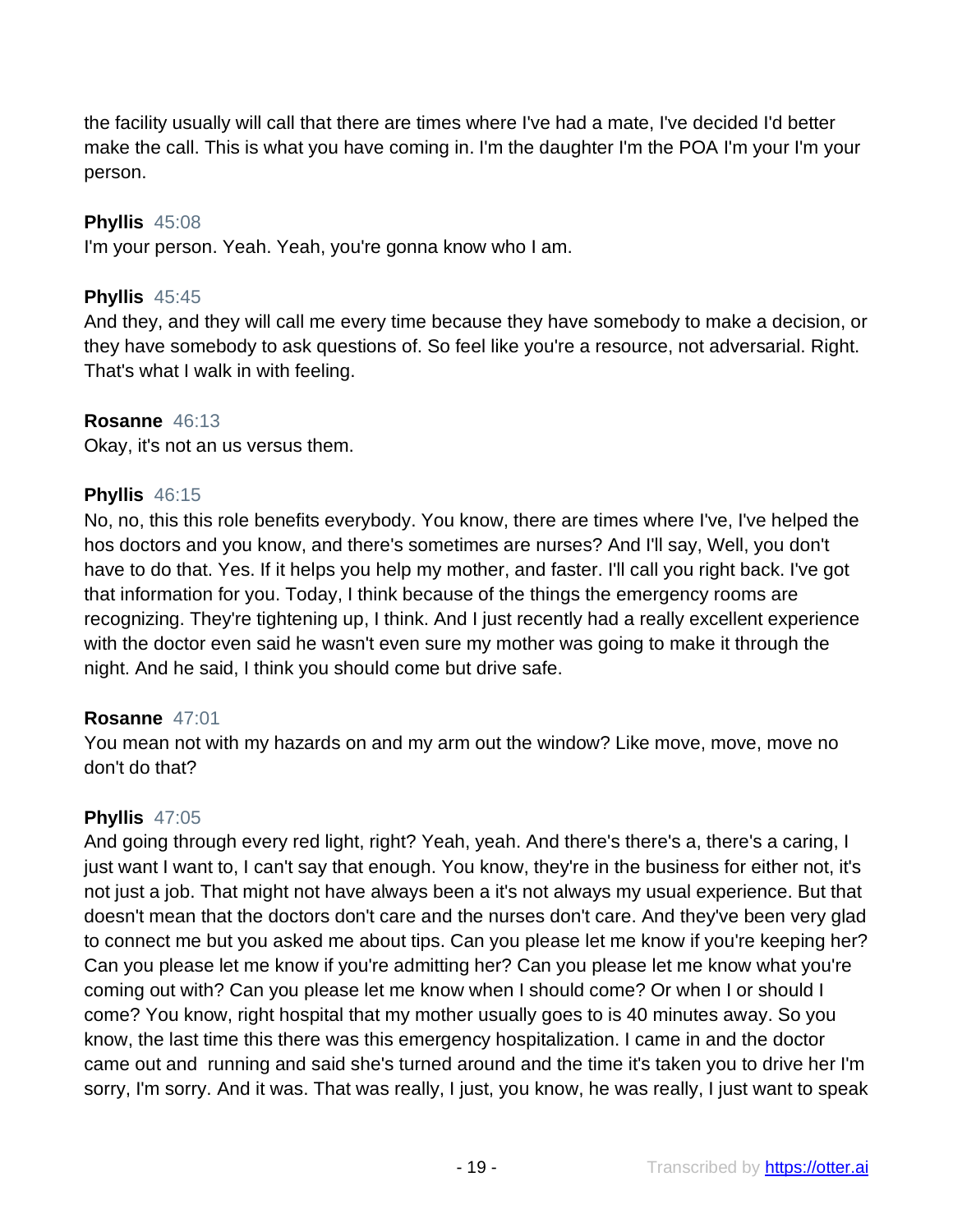of the kindness and the compassion that doctors, those in those positions also have, and probably picking up on the fact that I was involved talking to me the first time, right.

# **Rosanne** 48:17

It's across the board with with everything with homecare, with facility care with hospital care with primary doctors. It's it's that we can have a conversation. The stress on caregivers sometimes, and sometimes it doesn't hit until the incident is over. And I don't know if there is a way and I don't you know, it's it's transitions, like you said, and it's resilience, really, because you have to find that within yourself to keep getting up to do it. Because it does take a lot. How would you say to tap into that resiliency to continue down that path?

# **Phyllis** 48:52

Yeah. Well, you know, you talk about the energy. And there's another word that we can sometimes feel and that's guilt if we're not there. Right. And to know your limits in the moment and figure out ways to advocate where you have, you know, think about your own options, so that you recognize when you're starting to feel the effects because you know, like the captain on the plane says,

# **Rosanne** 49:24

Put your oxygen mask on first.

# **Phyllis** 49:26

You're no good to your kids, if you're not reading and I say that as the, you know, the one who's the advocate for my mother, I'm no good to my mother, if I'm not breathing if I'm so worn out. And so it's been a process for me to sometimes recognize when you know what if I'm not there every single day, it's okay to allow yourself that ability to say you're not saying no, you're not saying I don't care. You're saying I need to take care of me so I could maintain the strength and energy that it takes to continue being there. Because you're not just there as an advocate, you're there as a, as a daughter, or a son, or whatever the role is, because you're seeing you're the emotion that you can't avoid. So it's not a job. It's a combination of, you know how to compartmentalize. And that is something where I sometimes have to compartmentalize the emotion and figure out what is the task at hand that I have to make sure of so that I can manage the real emotions that happen, the real worry,

# **Rosanne** 50:35

Right and the stress and the guilt and everything and the panic, and all of that.

# **Phyllis** 50:42

Right. Yeah. I mean, it's and just being true to yourself about knowing that this isn't, again, you're not clocking in and you're not clocking out you're not getting, you know, this isn't not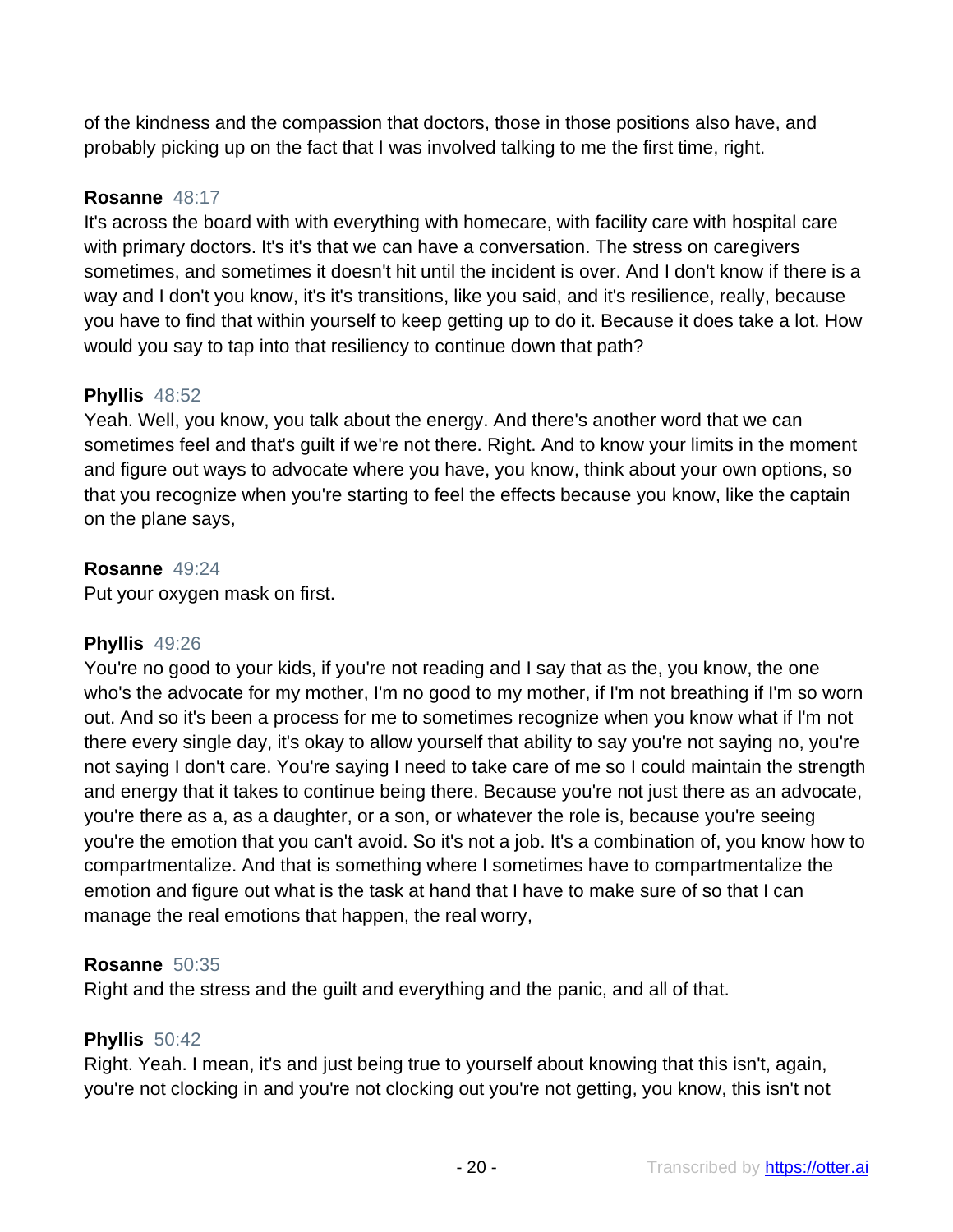seeing it as a job. It's multifaceted. And to be able to to recognize when you are feeling stress, there is going to be stress to it, but to recognize when you're overstressed when you're starting to really lose energy to where you're not functioning, because that can really happen because it follows you and often people have panic attacks at night when they're asleep. Because they're that's there, they're not

# **Rosanne** 51:18

It's the only time they stopped.

# **Phyllis** 51:19

It' the only time they stopped. And notice a time where I have experienced depression, I've experienced the aftermath of talking on the phone every single day, for a year with a family member to keep it going was about eight months, every single day. And when she was placed after, it's felt like it was coming out of nowhere. But it was coming out of somewhere that I didn't recognize that you have to link it, there are some times you can't avoid the the things that you have to do. But to be aware of the toll and be okay, and know that you're human. And the self care is really important. Self-Care also comes in the way of taking a break, having other people in your family making a schedule, if you have family there, whoever that it could be a friend, it could be an extended family member could be whoever it is. Can you when is the next time you're going. I can't go in today recognize your cants, because that's the time where you need to, you know, your battery needs recharging.

# **Phyllis** 51:22

I love recognize your cants. Yeah, I love that. Well, because, yeah, we're only human. And yet, sometimes what we're doing is superhuman, right. Trying to do everything at the highest ability, at the highest level, with the highest level of stress. So to step back then and say, alright, I can't do this, and not feel that guilt about not doing it. Right. Where do you where do you put that? How do you deal with that?

# **Phyllis** 52:55

I was gonna say how that is also challenged when your loved one says, are you coming today? You're not. So lead with when you are, what I what I think is really important, rather than lead with no, I can't lead with when you can when I can, so that I can come tomorrow. And I'll look forward to seeing you tomorrow. We have each other on the phone right now. Or there are times when you have a person who can't talk on the phone, especially if they have hearing aids and they can't. You can ask the nurse to give a message so they don't feel alone. So to you know, and being mindful of the level of toll and to give yourself the human humaneness of being able to feeling like I can't but it's not I can't altogether. I can't right now. And to be able to stretch, you know who there other family members involved who can be helpful and if there aren't, ask the staff to check in. So that they're not alone.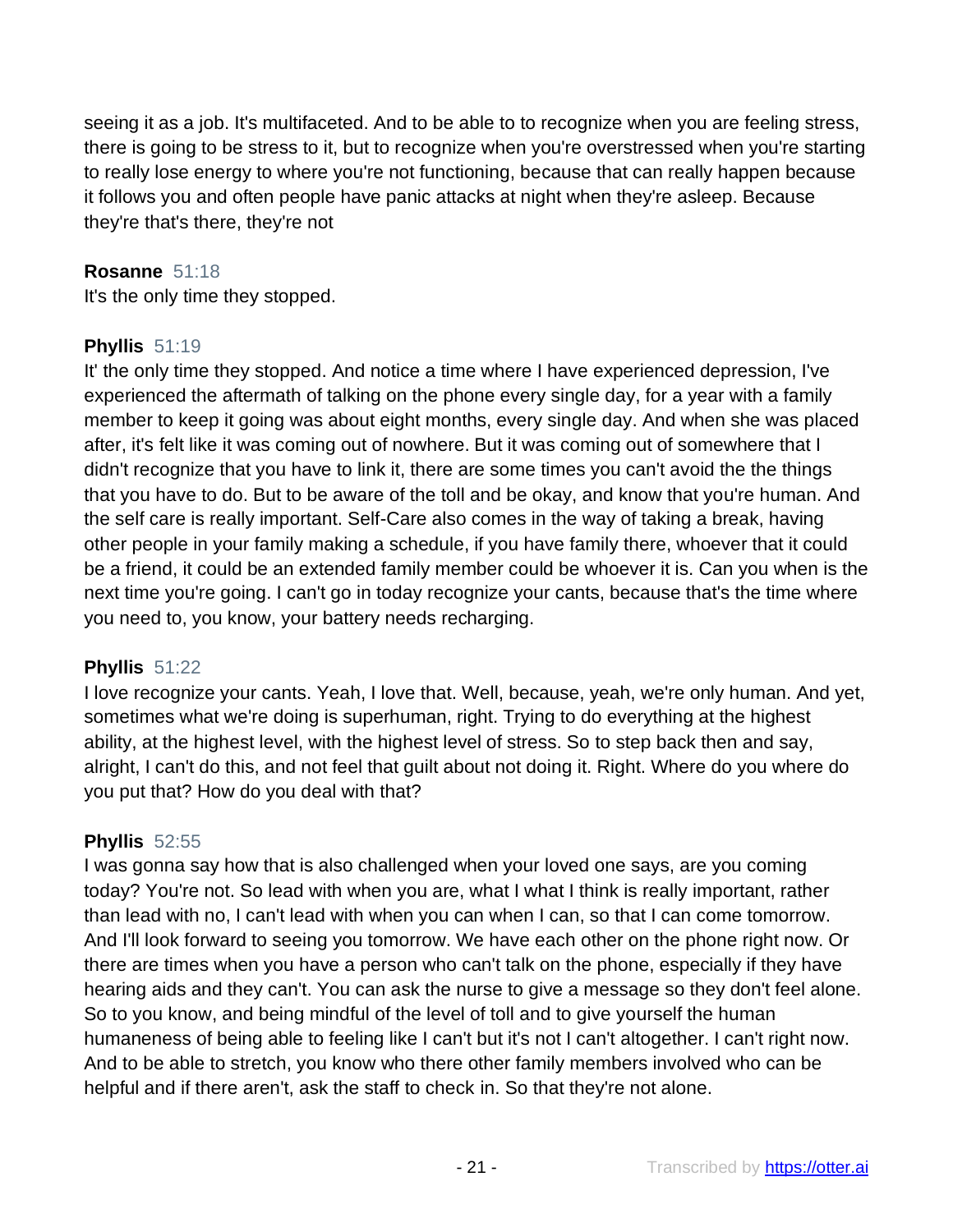#### **Rosanne** 54:03

Right. Well, self-care is a big word. It's a big it's a poke in the eye sometimes. What, and I fully agree with you at the at the end of the night is when those you know, things come out. What can you do? What do you advise to do for either moments of self-care or at you know, one in the morning when your mind is just racing and you can't seem to settle?

# **Phyllis** 54:30

Breathe. Meditation to remind yourself meditation isn't always an easy practice to remind yourself of. Not everybody can do it in a routinized kind of way. But in when you begin to recognize your signals, first of all recognize the signals of stress that they're your clues to know that it's even happening because we don't sometimes know to take care of ourselves until we know that we are starting to show signs and so getting in touch with your body signals getting in touch with you Your energy and thinking in terms of any mindfulness, even a breathing, a little breathing intervention. I always like to say stop breath and be, which is a meditation intervention where you're kind of stopping in the moment, because you're not in that next moment yet, you're breathing in, and you are being just in that moment. But to be able to stop and be present in that moment to get in touch with what you are experiencing. When you breathe in through your nose deeply. And you can even do a 4-7-8 breathing. Breathe in for for the count of four, hold for the count of seven, exhale for the count of eight. You know, the science behind breathing is that it really reverses the nervous system, from a sympathetic nervous response to a parasympathetic, which basically means stress to more calm, right. And so that's one thing in the moment, because sometimes we need to settle our brain because we're in a panic mode, or we're in a worry mode. Also plans for what you need, what you know yourself, what is, is your downtime choice that gives you that energy, whether it's walking, moving. You know, the pendulum can swing, we can go into this place of all care, and nothing for ourselves, right. And that's not helpful. Been there, done that and understand, you know, full transparency. It's not easy, but to recognize when that pendulum has swung, and I need to pull it back. So I need to, for example, last week, before I started to feel stress, I started to feel like I was gearing up, okay, listen to those signals. The line, why is this happening to me? What can I learn from it? Instead, you know, think of what I can do about it. So I decided I wasn't going to go spend time with my mom who I knew needed me. Not medically, but there was an emotional need. I decided I wasn't going to be any good to her or myself if I didn't walk. So I walked before I went and that made a world of difference. I knew I did something for myself. Some people can you know, some people like to run some people like whatever your way of discharging that stress is, yep. Whether it's putting a candle on reading, whether it's talking to a friend releasing a discharging in some way, but to discharge it, so that you're making space, space first for yourself, so that you can share, give that space to your loved one.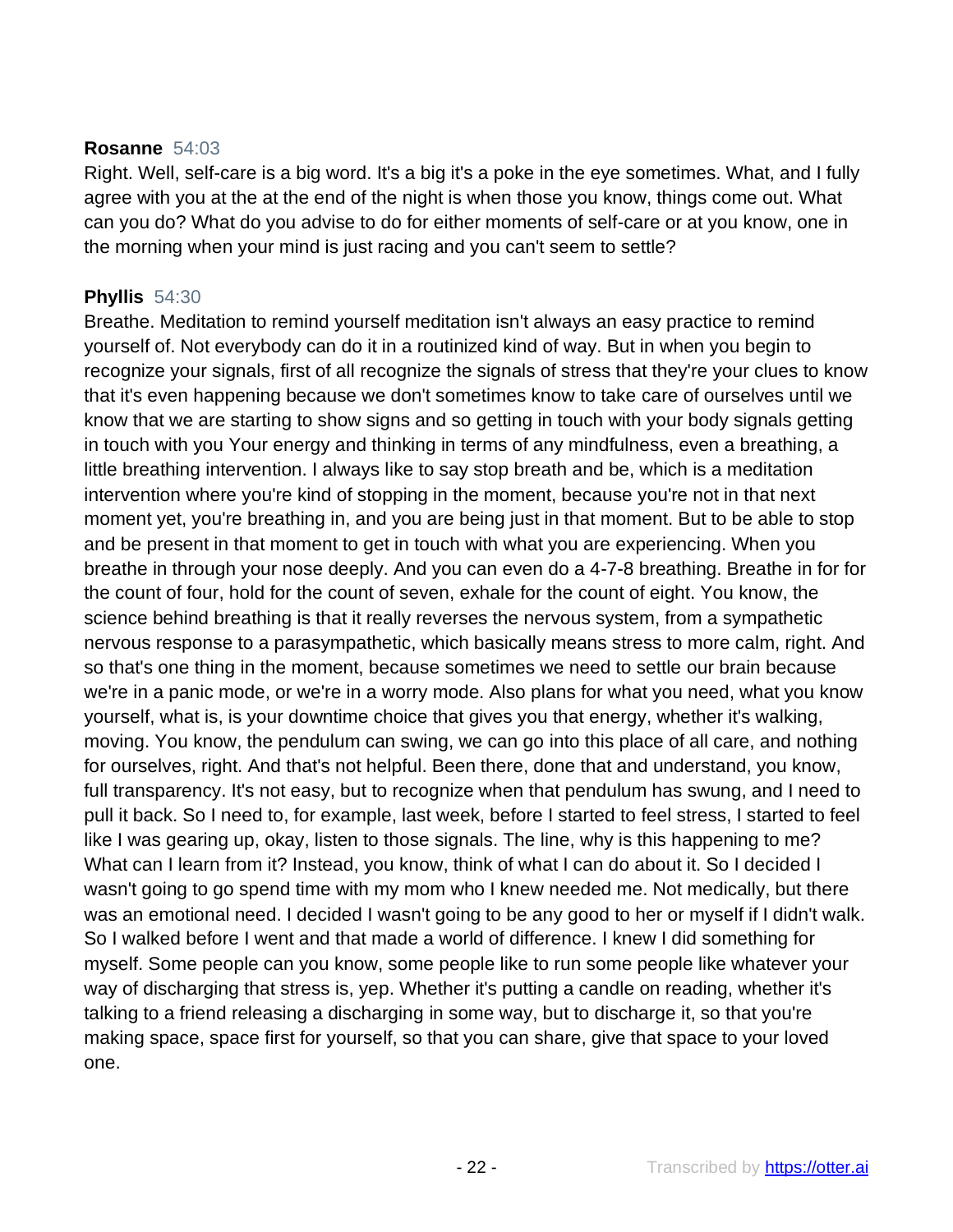#### **Rosanne** 57:31

I love that. I think what gets lost sometimes is that self-care doesn't have to be a big thing. It doesn't have to be a, I'm waving a flag, I'm doing self- care. It doesn't have to be this big event, it can be these little pockets that you can carve out.

#### **Phyllis** 57:47

That's right. And it really to tell you the truth, I knew that I wasn't going to get to the facility until 8:30 at night, but I let her know, I'm coming. But it's not now. It's gonna be soon. So when I walked and let her know, I walked well, then she could be happy as a mother that I'm taking care of myself. Right. Right. That transition of being the caretaker caregiver of your parent, it's a transition is a transformation. It's, you know that when that starts to happen in life, but to keep intact, that relationship is really important to your loved one and to you, you plural to us. Because I think that the value of that relationship is also uplifting. To maintain it's all about identity to maintain identity,

#### **Rosanne** 58:43

identity of both you as the caregiver, and of your care partner. And part of advocacy is advocating for them as a person as an individual.

#### **Phyllis** 58:55

Yeah. Because you're not all of a sudden, just a resident in a facility, you're still a mother, you're still intelligent, you still have preferences, you still have Love Languages of food and family and need those needs met. And how as a family, you transfer, spending time as a family from when you can't bring that person out to how you go in and maintain that feeling of family. Right. And that is really important, you know, as I'm sitting here listening to myself, so that not really maintain the assemblance in your mind of family. You're still family. You're not a role, your family, there are times where you're taking the role and recognizing the time and space for that.

#### **Rosanne** 59:43

Right well and it's hard because that's what happens. You become caregiver, the scales change. So you're more caregiver than your daughter, you're more caregiver than your son, then your spouse then you are whoever because all of your energy is going there and it's hard to then keep The reins on yourself as a person, because you're all these other things and we're, listen, we're always all these other things. That's that's part of life. But the caregiving responsibility is so great that it kind of permeates into your being while you're doing it.

#### **Phyllis** 1:00:16

Yeah. And I think there's one thing when I'm talking about family that I think is really important to say. If you have children, no matter what age children, you are modeling that for them, yeah.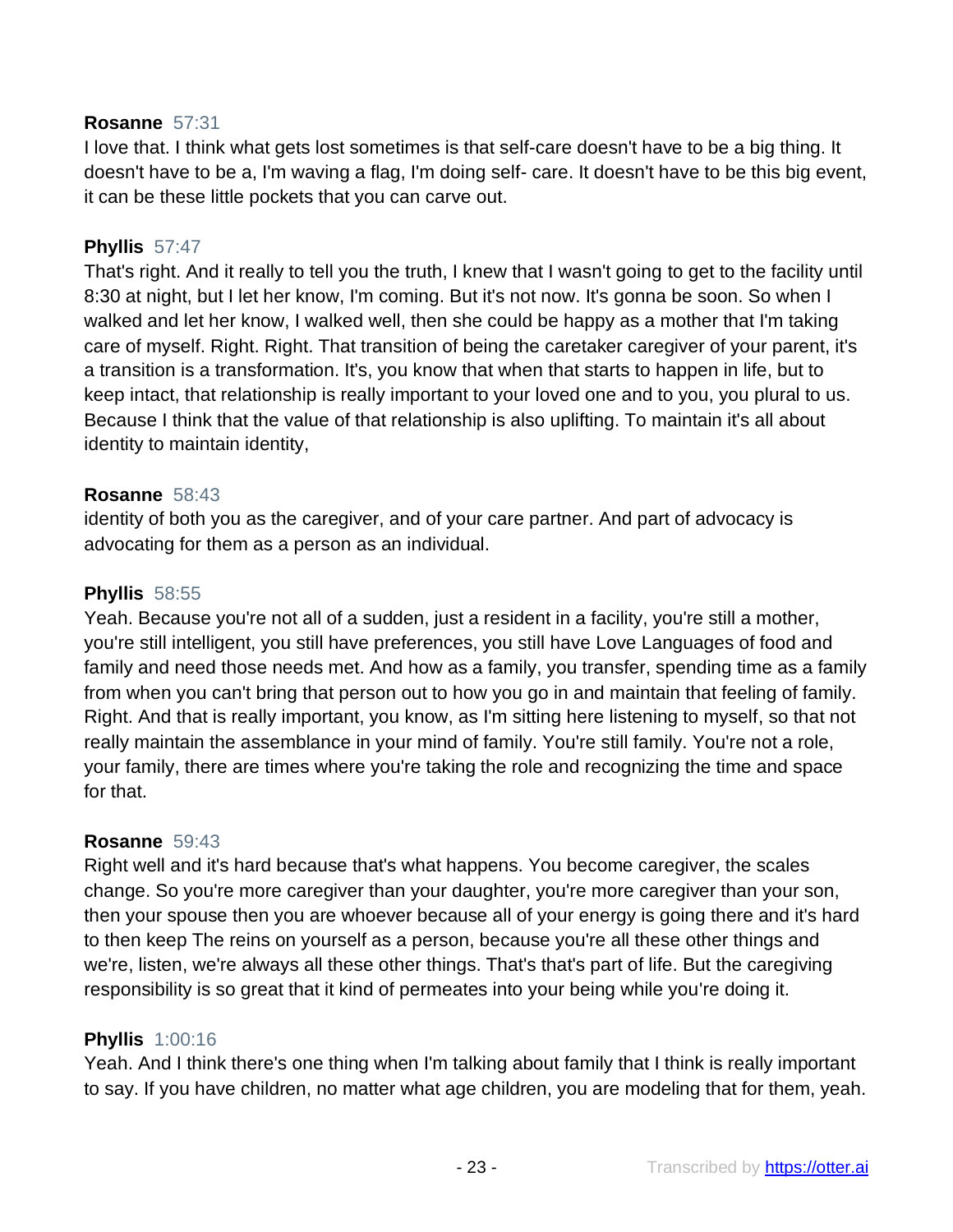You know, having communication with your family, and they see what it takes to caregiver, but they're also watching you with trying to balance and they're, you know, they're seeing the level of they're seeing that pendulum swing, they're saying the the energy that it takes, and the other piece of it is let your family take care of you, and even worry about you. If maybe you're maybe you're not seeing something that they are, the scale starts to tip, right when your family starts to notice.

# **Rosanne** 1:01:00

Right? Because they give you those eyes like, hmm, what are you doing?

# **Phyllis** 1:01:05

Right and you're willing to listen, that you're not letting somebody you're not letting your loved one down by letting your other loved ones who are your children or your spouses or whoever your spouse is, you know, Letting them notice, because they're caring for the caregiver, and they're becoming caregivers themselves. Right. They're learning to care give by watching and by caregiving. And that, and I will say that my family is very aware of that. And they talk about it, I think it's important to communicate about that in your family, and be able to have that conversation that this is not just on you. But also to know not where to where you don't want to put it in terms of the boundary of your children, no matter what age, right, you know?

#### **Rosanne** 1:01:53

Well, because it is and it is it's it affects the whole family.

#### **Phyllis** 1:01:57

Yeah. So giving your family the right to notice that your you might be a little out of whack. You look stressed, he sounds chess or if not, you know, thinking about what you're about to do? Let's think that through,

#### **Rosanne** 1:02:11

Right, and let them care for you.

#### **Phyllis** 1:02:13

And let them care for you. Because what's, how can they feel valuable is your family that they're noticing, and they're taking steps and taking steps but also wanting to take that initiative as your as your family, right. To worry, that makes you on it together in different ways.

#### **Rosanne** 1:02:34

So you don't feel like you're the Lone Ranger?

**Phyllis** 1:02:36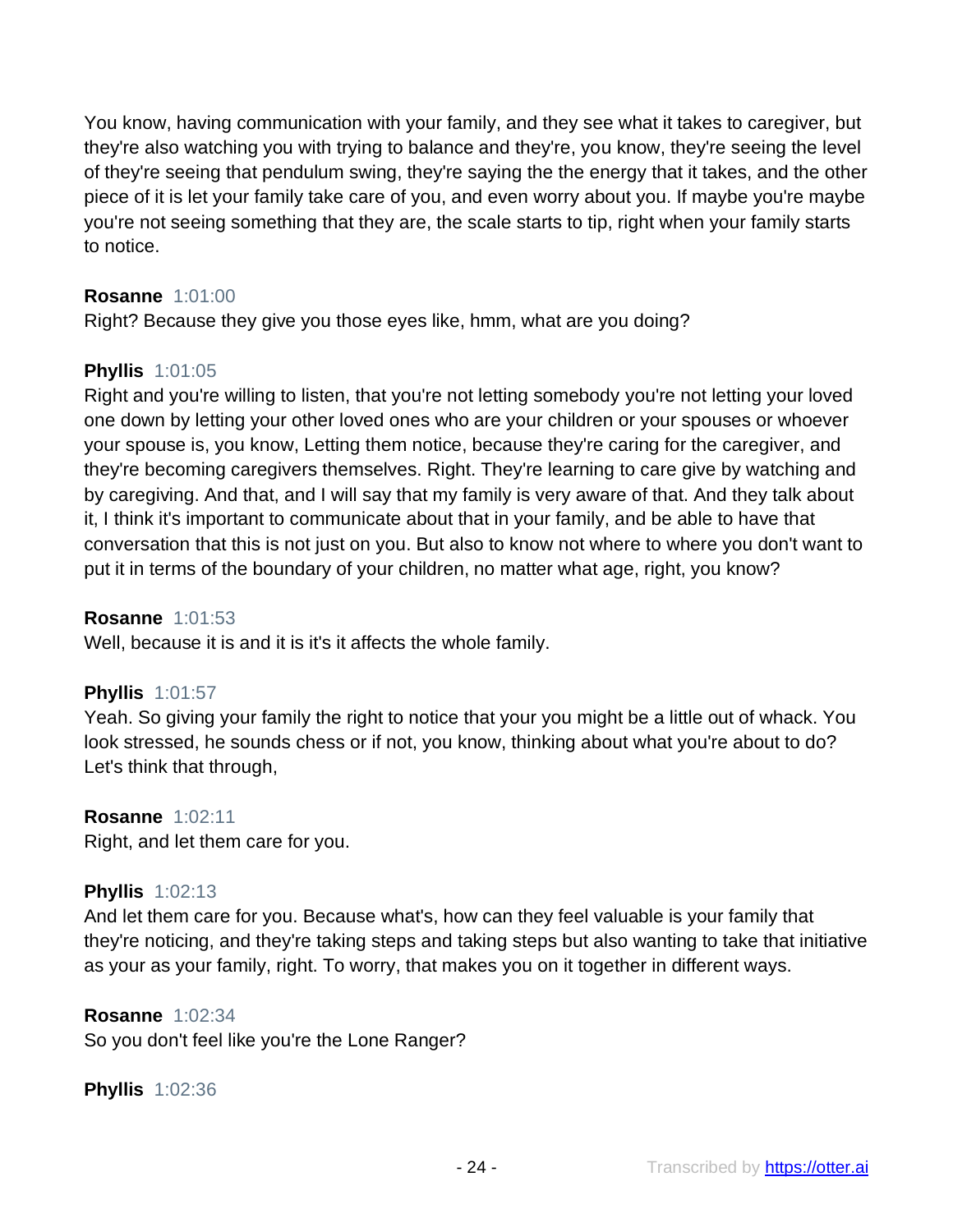Yeah, yeah. I mean, there's nothing, you know, we need to make sure to as a caregiver, there's nothing to prove. If we walk around, say I got this, how realistic are we being. For ourselves, when that scale is tipping, and we're starting to get really stressed out or don't have as much energy, or we're not sleeping as much and we're missing meals. You know, those are the kinds of things that happen because, you know, running, feeding the cats first and running out, because you have on this timeframe. Knowing your own knowing, you know, kind of going back to that space, where do you stand in that space for yourself? What is that space that you need to be giving to you as much as you give to others?

# **Phyllis** 1:03:18

Knowing your own knowing, you know, kind of going back to that space? Where do you stand in that space for yourself? What is that space that you need to be giving to you as much as you give to others?

#### **Rosanne** 1:03:32

Because you have to because you're going to run yourself into the ground?

# **Phyllis** 1:03:34

Yeah. Yeah, I mean, really not making sure that you don't isolate yourself. I think it's fabulous that Daughterhood organization has that available as a as a major resource in all different kinds of ways of the meaning of caregiving and the rest. So it's really, really is using your strength of creativity, and perspective and judgment and often self regulating, you know, when really being able to regulate your emotion throughout the whole experience. Yeah. And so having someone to talk to and through as you're that advocate for somebody else, you're that person who who's there for you? Who's your go to and, go to, go to go to encourage people to really go to their to their people.

**Rosanne** 1:04:34 Right? Whoever that may be. Yes.

**Phyllis** 1:04:38 Yeah, and you know as women, women often will....

**Rosanne** 1:04:41 Go down with the ship

#### **Phyllis** 1:04:43

Go down with the yeah I got this you know, yeah, maybe on the back baby and the friend Holly bags and they're saying I got I got the door. You don't have to open it.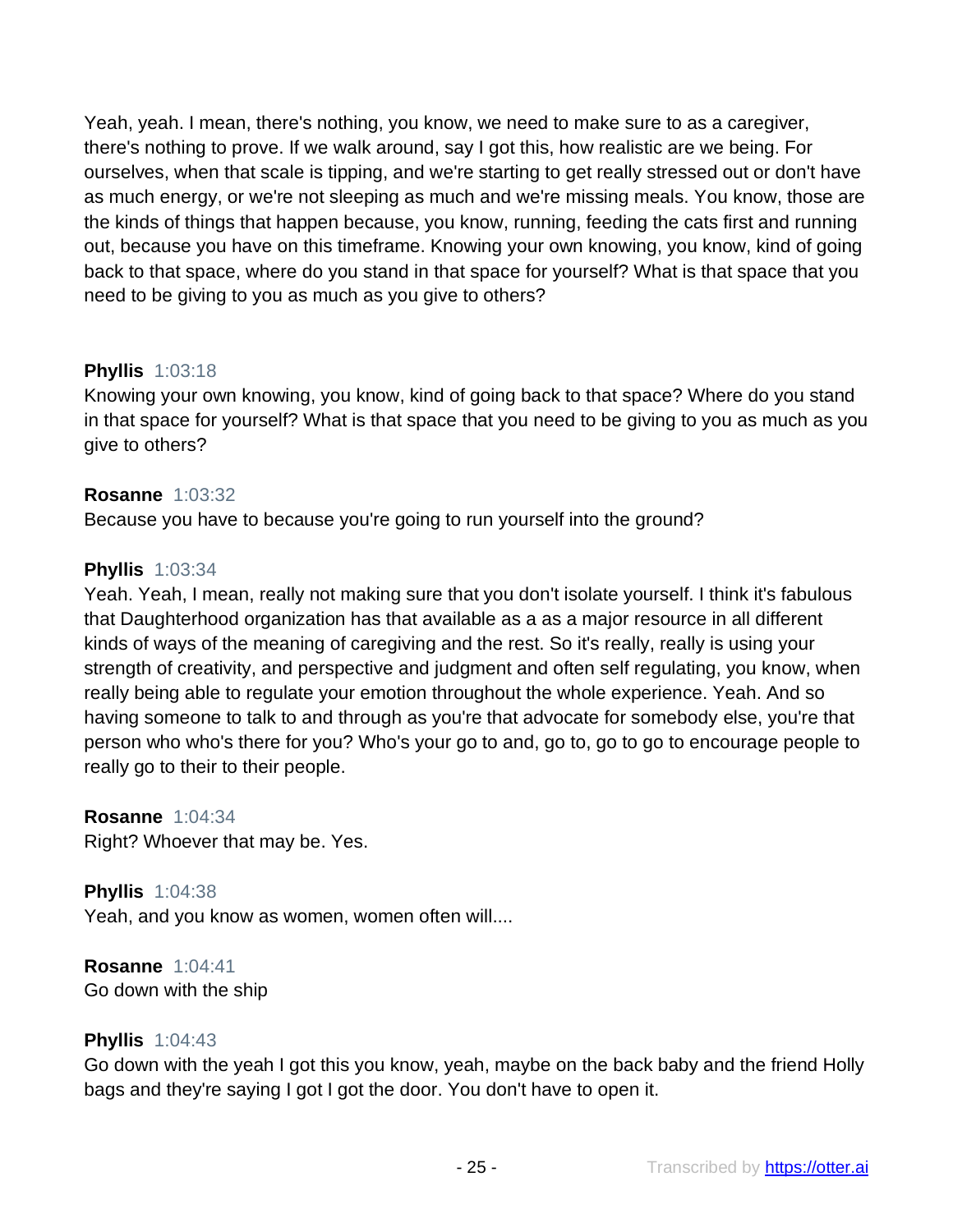**Rosanne** 1:04:52 No, no agreed.

#### **Phyllis** 1:04:54

Be able to say thank you when someone offers to help rather than saying that's okay, I got this and not feel like you don't got this has nothing to do with you don't got. Has to do with the allowance of letting someone take care of you in the moment. So practice saying to say thank you. Thank you for helping. Thank you for listening. Thank you for being there for me. Absolutely. And thank you sometimes for letting me cry with you. You know, sometimes it comes down to that because you know, we there are some really deep, hard moments that we're trying to manage and having a safe a safe place for somebody to go for, you know, to be able to release that.

**Rosanne** 1:05:36 Make space.

**Phyllis** 1:05:37 Yeah.

#### **Rosanne** 1:05:37

Phyllis, you've given us such great information today. Is there anything else you'd like to add?

# **Phyllis** 1:05:42

I guess one other thing that I want to add is that, to allow yourself to feel the confidence in what you know, and feel the confidence to be who you need to be to your loved one, and not worry about what somebody's thinking of you. To feel confident in what you're wanting to accomplish and make sure of and feel confident in the knowledge that you have and be okay with not knowing and not worrying about who you aren'. You don't have to worry about not being in the medical field. Sometimes you have more to offer that is really helpful. That is a game changer. So being confident in your role, and feel okay to show up in that role. And people will see that passion and compassion you lead with that, it shows. It shows, and even staff will notice relationships, they will they have noticed my relationship with my mother out of the way they see me interact with her. So this is the real thing. She's just not coming in here to tell me what to do this relationship to her matters, right. And then therefore, there are times where I've been referred to as family to the nurses, and I say your family to us, but the confidence in knowing that. You don't need to prove why you're doing what you're doing. And there's no as I said, no eligibility requirements to do what you're doing, but just to allow yourself to feel that confidence in the sense of not worrying what someone will think of you.